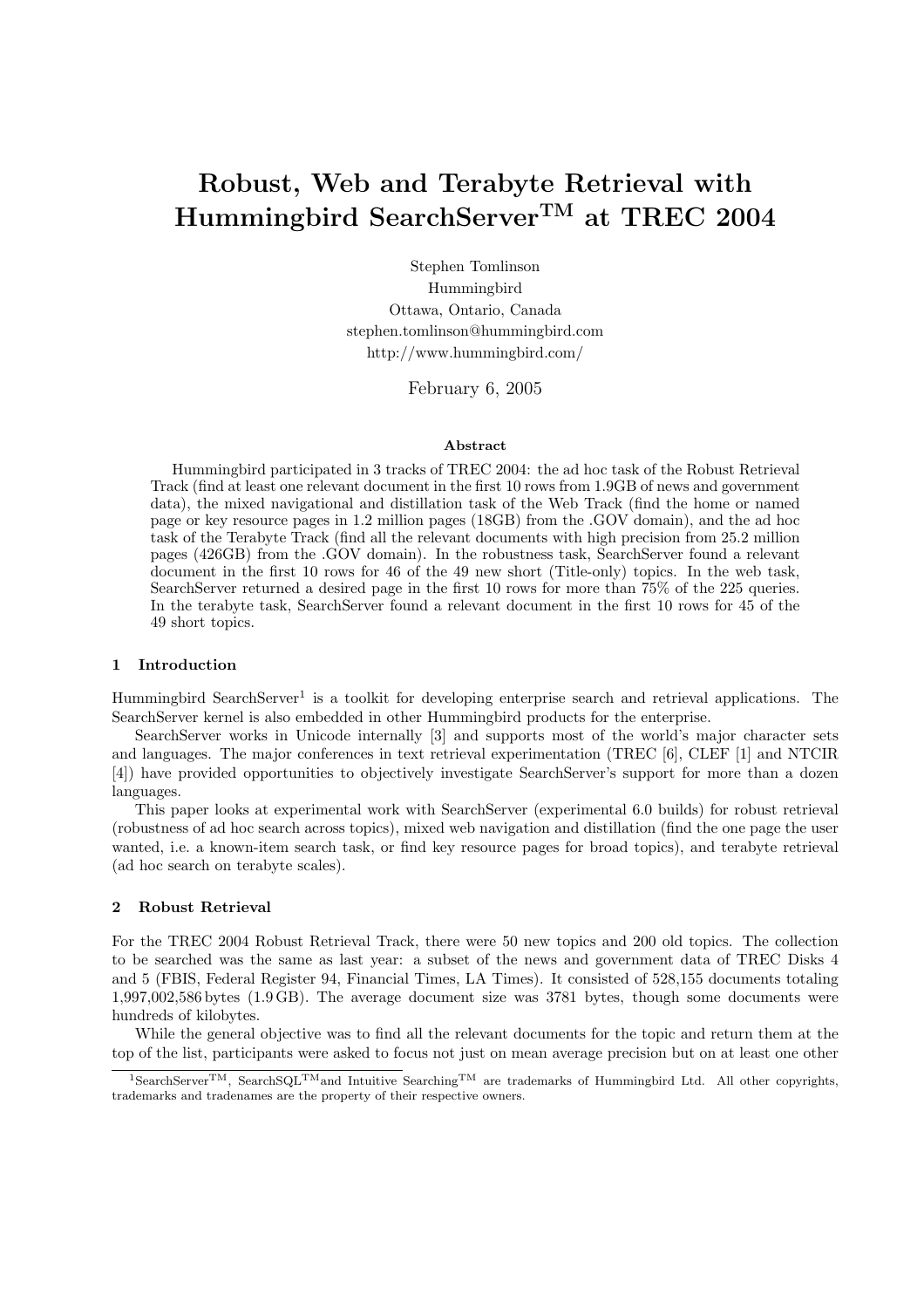measure indicative of "robustness" across topics, such as the Success@10 measure (percentage of topics for which at least one relevant was retrieved in the first 10 rows).

Each topic contained a "Title" (subject of the topic, e.g. "killer bee attacks"), "Description" (a onesentence specification of the information need, e.g. "Identify instances of attacks on humans by Africanized (killer) bees.") and "Narrative" (more detailed guidelines for what a relevant document should or should not contain, e.g. "Relevant documents must cite a specific instance of a human attacked by killer bees. Documents that note migration patterns or report attacks on other animals are not relevant unless they also cite an attack on a human.").

It turned out one of the new topics had no relevant documents, leaving 249 topics in total. For these, there were on average 70 relevant documents per topic (low 3, high 448, median 41).

For the submitted runs due in August 2004, it was requested that at least one run just use the Title field as the basis of the query and at least one run just use the Description field.

More information on this task is expected to be in the track overview paper of the TREC proceedings.

# 2.1 Indexing

Our indexing approach was mostly the same as last year [12]. We used a SearchServer index which supported both exact matching (after some Unicode-based normalizations, such as decompositions and conversion to upper-case) and matching of inflections based on English lexical stemming (i.e. stemming based on a dictionary or lexicon for the language). For example, in English, "baby", "babied", "babies", "baby's" and "babying" all have "baby" as a stem. Some stop words were excluded from indexing (e.g. "the", "by" and "of" in English); we used a smaller stopfile than last year.

# 2.2 Searching

Unlike previous years, this year we experimented with SearchServer's CONTAINS predicate (instead of the IS ABOUT predicate); for short boolean-OR queries, CONTAINS should produce the same ranking as IS ABOUT. Our test application specified SearchSQL to perform a boolean-OR or boolean-AND of the query words. For example, for topic 430 whose Title was "killer bee attacks", a corresponding SearchSQL query with a boolean-OR of the Title words would be:

SELECT RELEVANCE('2:3') AS REL, DOCNO FROM ROBUST04 WHERE FT\_TEXT CONTAINS 'killer'|'bee'|'attacks' ORDER BY REL DESC;

For a boolean-AND, the CONTAINS list would be changed from 'killer'|'bee'|'attacks' to 'killer'&'bee'&'attacks', and only documents containing all of the specified words (or an inflection of each of them) would be retrieved.

Most aspects of SearchServer's '2:3' relevance value calculation are the same as described last year [12]. Briefly, SearchServer dampens the term frequency and adjusts for document length in a manner similar to Okapi [5] and dampens the inverse document frequency using an approximation of the logarithm. When doing morphological searching (i.e. when SET TERM GENERATOR 'word!ftelp/inflect' was previously specified), these calculations are based on the stems of the terms (roughly speaking).

This year's experimental SearchServer version contains an enhancement for handling multiple stemming interpretations (e.g. in English, "axes" has both "axe" and "axis" as stems). For each document, only the interpretation that produces the highest score for the document is used in the relevance calculation (but all interpretations are still used for matching and search term highlighting). Sometimes this enhancement causes the original query form of the word to get more weight than some of its inflections (and it never gets less weight). This enhancement typically makes little difference for English (an exception is topic 379 (mainstreaming) discussed below). More details were in our CLEF paper this year [10].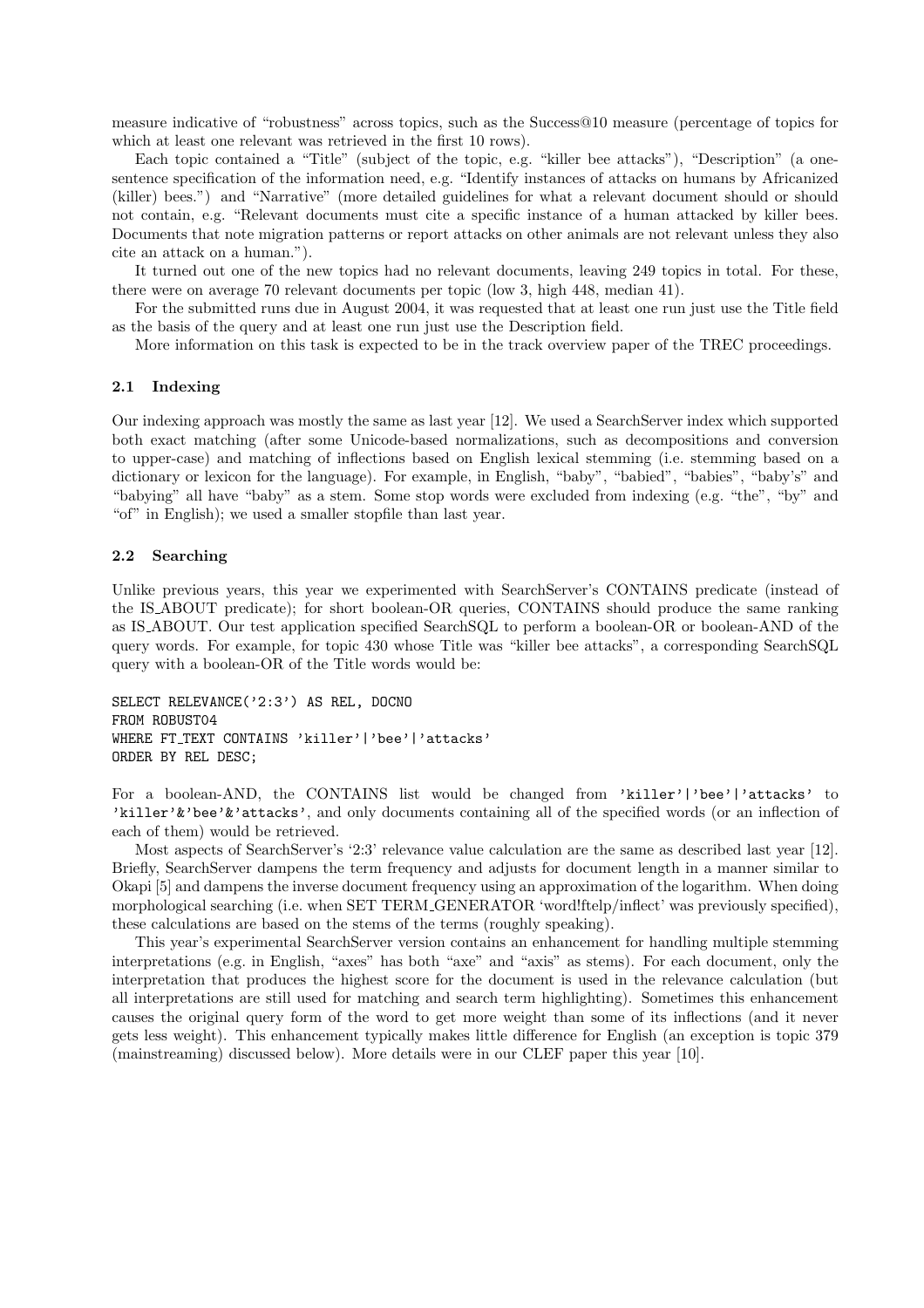## 2.3 Relevance Options Compared

For ranking, SearchServer has several options, including 5 different RELEVANCE METHOD settings ('2:1', '2:2', '2:3', '2:4', '2:5') and a RELEVANCE DLEN IMP setting for controlling document length normalization (scale 0 to 1000). There is also a TERM GENERATOR option to control whether or not inflections of query terms are matched.

Using the full set of 249 topics, we looked at whether the impacts of SearchServer's ranking and matching options for English ad hoc search were the same for boolean-AND queries as for boolean-OR queries. For these tests, just the Title field of the topic was used (typically 3 words).

For each approach (boolean-OR and boolean-AND), there was a "baseline" run using the options expected to score highest based on past experience (SET RELEVANCE METHOD '2:3', SET RELE-VANCE DLEN IMP 500, SET TERM GENERATOR 'word!ftelp/inflect'). The other diagnostic runs differed from the baseline as follows:

- $\bullet$  "2:1": The run used relevance method '2:1', "hits count", i.e. a simple count of all of the matches in a document (so repeated matches count multiple times). Note that document length normalization is ignored by this method.
- $\bullet$  "2:2": The run used relevance method '2:2', "terms count", i.e. a count of the number of query terms matched (so if the query contains 3 words, the maximum score for a document is 3). Since inflections were enabled, a query term would count if any inflection of it was matched (but different inflections of the same word would not count for more than 1). Document length normalization is ignored by this method.
- $\bullet$  "2:3": This is the baseline run using relevance method '2:3', "terms ordered". A formula which incorporates term frequency, inverse document frequency and document length normalization is applied as described earlier (Section 2.2).
- "2:3 with no stemming": Inflections were disabled for this run (i.e. SET TERM GENERATOR ").
- "2:3 with no dlen": Document length normalization was disabled for this run (i.e. SET RELE-VANCE DLEN IMP 0).
- $\bullet$  "2:4": The run used relevance method '2:4', "critical terms ordered", which squares the importance of inverse document frequency compared to '2:3' (i.e. less common terms get even stronger weight).
- $\bullet$  "2:5": The run used relevance method '2:5', "consistent terms ordered", which is an experimental new relevance method that is the same as '2:3' except that it does not include inverse document frequency (all the query terms are treated as being equally important).

Table 1 lists the mean scores of the diagnostic runs (see the glossary at the end of the paper for definitions of the measures). It appears that either '2:3' or '2:4' is a good choice on average. For boolean-AND, '2:5' (which treats each term as equally important) also appears to be a reasonable choice, though it scores a little lower (on average) for boolean-OR queries. The simple hits count strategy ('2:1'), which is relatively poor with boolean-OR (Success@10 just 39%), is reasonably successful with boolean-AND (Success@10 of 76%). Where they differ, the results for boolean-AND seem to agree more with reports from the field than the results for boolean-OR. Perhaps some of the differences between past TREC results and field preferences has been from users preferring boolean-AND queries.

Table 2 shows more details of how each OR run differs from the baseline OR run and how each AND run differs from the baseline AND run in the average precision measure (see Section 6.1 for an explanation of the table columns). Tables 3 and 4 do the same for the Success@1 and Success@10 measures respectively. The followng subsections look at these differences in more detail.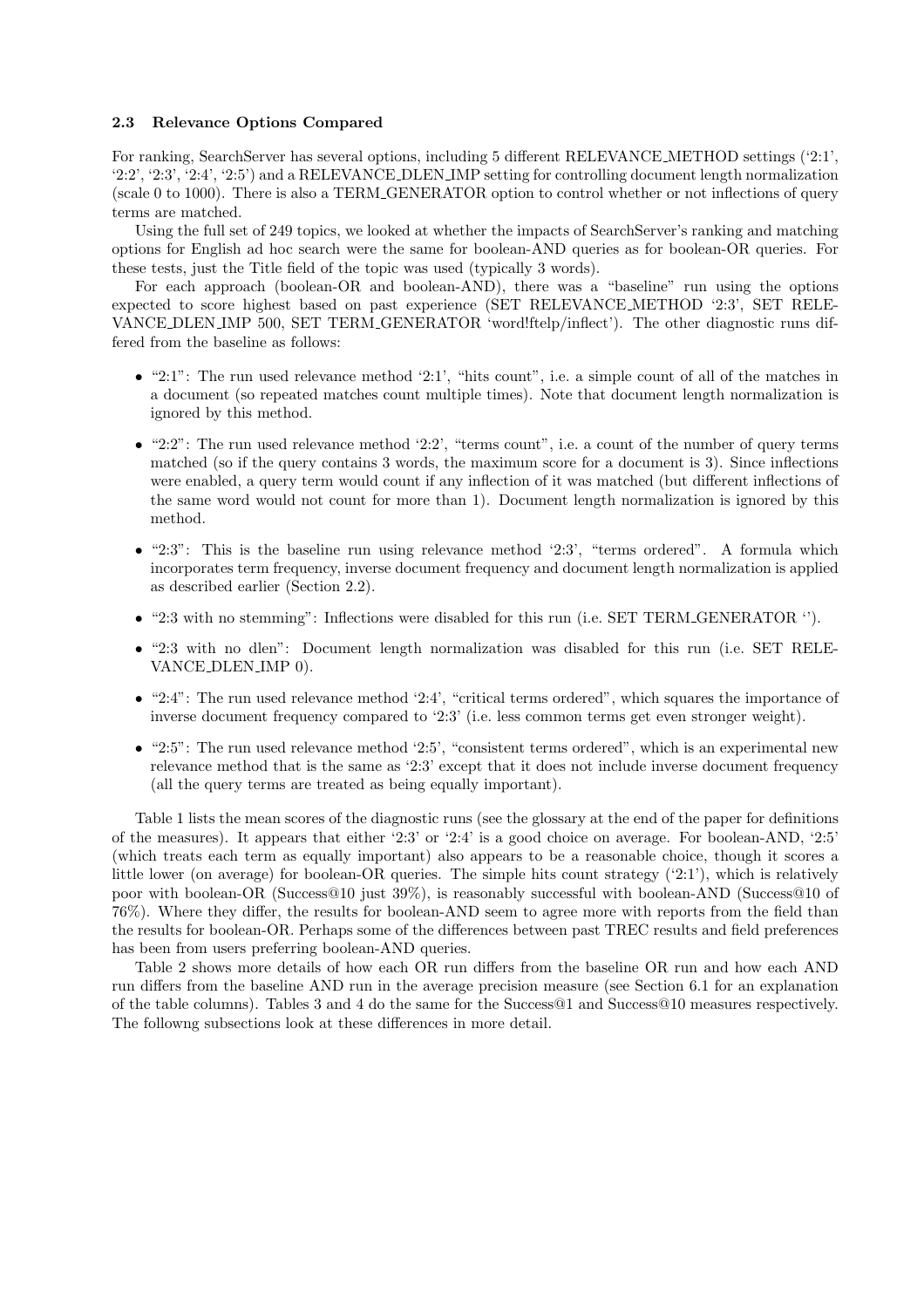| Run                          | MAP   | Success@1         | Success@5         | Success@10        |
|------------------------------|-------|-------------------|-------------------|-------------------|
| OR: "2:3" (normal idf)       | 0.255 | $141/249$ (57%)   | $214/249$ (86\%)  | $227/249(91\%)$   |
| $OR: "2:4"$ (idf squared)    | 0.250 | 144/249 (58%)     | $210/249$ (84\%)  | 223/249 (90%)     |
| OR: "2:3 with no stemming"   | 0.228 | $132/249$ (53%)   | $213/249$ (86%)   | 223/249 (90%)     |
| OR: "2:5" (no idf)           | 0.220 | $137/249$ (55%)   | $209/249(84\%)$   | $224/249$ (90%)   |
| $OR:$ "2:3 with no dlen"     | 0.215 | $120/249$ (48%)   | 194/249 (78%)     | $220/249$ (88%)   |
| $OR: "2:2"$ (terms count)    | 0.114 | $46/249$ $(18\%)$ | 122/249 (49%)     | $151/249(61\%)$   |
| OR: "2:1" (hits count)       | 0.048 | $23/249$ (9%)     | $74/249$ $(30\%)$ | $97/249$ $(39\%)$ |
| AND: " $2:3$ " (normal idf)  | 0.179 | $138/249$ (55%)   | $205/249$ (82\%)  | $215/249$ (86\%)  |
| AND: " $2:4"$ (idf squared)  | 0.177 | 142/249 (57%)     | $203/249$ (82%)   | $214/249$ (86%)   |
| AND: " $2:5$ " (no idf)      | 0.176 | $135/249$ (54%)   | $201/249$ (81%)   | 215/249 (86%)     |
| AND: "2:3 with no dlen"      | 0.153 | $116/249$ (47%)   | 186/249(75%)      | $207/249$ (83%)   |
| AND: "2:3 with no stemming"  | 0.142 | $128/249(51\%)$   | 196/249 (79%)     | $204/249$ (82\%)  |
| AND: " $2:1$ " (hits count)  | 0.132 | $90/249$ $(36\%)$ | 156/249(63%)      | 188/249 (76%)     |
| AND: " $2:2$ " (terms count) | 0.092 | $44/249$ $(18\%)$ | $120/249$ (48%)   | 147/249 (59%)     |

Table 1: Scores of Diagnostic Robust Retrieval Runs, Short (Title-only) Queries

Table 2: Relevance Methods Compared to '2:3' Baseline, Average Precision Measure

| Expt         | MAP Diff | $95\%$ Conf       | VS.             | 3 Extreme Diffs (Topic)                  |
|--------------|----------|-------------------|-----------------|------------------------------------------|
| OR: 2:4      | $-0.005$ | $(-0.011, 0.001)$ | 90-133-26       | $-0.18$ (311), $-0.15$ (665), 0.15 (444) |
| OR: no stem  | $-0.027$ | $(-0.039,-0.016)$ | 95-137-17       | $-0.63$ (328), $-0.46$ (326), 0.21 (648) |
| OR: 2:5      | $-0.034$ | $(-0.046,-0.023)$ | 87-157-5        | $-0.46$ (366), $-0.46$ (302), 0.13 (621) |
| OR: no dlen  | $-0.039$ | $(-0.050,-0.029)$ | 62-184-3        | $-0.65$ (679), $-0.38$ (601), 0.21 (338) |
| OR: 2:2      | $-0.140$ | $(-0.158,-0.123)$ | $23 - 226 - 0$  | $-0.72$ (679), $-0.59$ (677), 0.20 (615) |
| OR: 2:1      | $-0.206$ | $(-0.231,-0.183)$ | $15 - 233 - 1$  | $-0.91(679), -0.84(410), 0.10(325)$      |
| AND: 2:4     | $-0.002$ | $(-0.004, 0.000)$ | 67-96-86        | $-0.07$ (339), $-0.06$ (334), 0.05 (379) |
| AND: 2:5     | $-0.002$ | $(-0.007, 0.001)$ | 79-110-60       | $-0.26$ (622), $-0.25$ (379), 0.11 (339) |
| AND: no dlen | $-0.026$ | $(-0.036,-0.017)$ | 62-149-38       | $-0.65$ (679), $-0.38$ (601), 0.18 (338) |
| AND: no stem | $-0.037$ | $(-0.051,-0.025)$ | 59-133-57       | $-0.75$ (679), $-0.74$ (328), 0.14 (648) |
| AND: 2:1     | $-0.047$ | $(-0.060,-0.035)$ | $45 - 166 - 38$ | $-0.81$ (679), $-0.53$ (601), 0.21 (361) |
| AND: $2:2$   | $-0.087$ | $(-0.104,-0.071)$ | 28-191-30       | $-0.72$ (679), $-0.58$ (677), 0.22 (615) |

Table 3: Relevance Methods Compared to '2:3' Baseline, Success@1 Measure

| Expt         | S@1 Diff | $95\%$ Conf       | VS.             | 3 Extreme Diffs (Topic)                   |
|--------------|----------|-------------------|-----------------|-------------------------------------------|
| OR: 2:4      | 0.012    | $(-0.017, 0.041)$ | $8 - 5 - 236$   | $1.00(332), 1.00(670), -1.00(684)$        |
| OR: 2:5      | $-0.016$ | $(-0.057, 0.025)$ | 11-15-223       | $-1.00$ (303), $-1.00$ (435), 1.00 (438)  |
| OR: no stem  | $-0.036$ | $(-0.081, 0.009)$ | $11 - 20 - 218$ | $-1.00$ (639), $-1.00$ (306), 1.00 (632)  |
| OR: no dlen  | $-0.084$ | $(-0.145,-0.024)$ | 20-41-188       | $-1.00$ (331), $-1.00$ (374), 1.00 (387)  |
| OR: 2:2      | $-0.382$ | $(-0.454,-0.309)$ | 12-107-130      | $-1.00$ (303), $-1.00$ (440), 1.00 (612)  |
| OR: 2:1      | $-0.474$ | $(-0.543,-0.405)$ | 8-126-115       | $-1.00$ (425), $-1.00$ (317), 1.00 (413)  |
| AND: 2:4     | 0.016    | $(-0.009, 0.041)$ | $7 - 3 - 239$   | $1.00$ (332), $1.00$ (445), $-1.00$ (318) |
| AND: 2:5     | $-0.012$ | $(-0.049, 0.025)$ | $9-12-228$      | $-1.00$ (303), $-1.00$ (307), 1.00 (447)  |
| AND: no stem | $-0.040$ | $(-0.085, 0.005)$ | 11-21-217       | $-1.00$ (636), $-1.00$ (306), 1.00 (632)  |
| AND: no dlen | $-0.088$ | $(-0.149,-0.028)$ | 19-41-189       | $-1.00$ (374), $-1.00$ (385), 1.00 (384)  |
| AND: $2:1$   | $-0.193$ | $(-0.262,-0.124)$ | 17-65-167       | $-1.00$ (318), $-1.00$ (357), 1.00 (413)  |
| AND: $2:2$   | $-0.378$ | $(-0.446,-0.305)$ | 11-105-133      | $-1.00$ (303), $-1.00$ (440), 1.00 (429)  |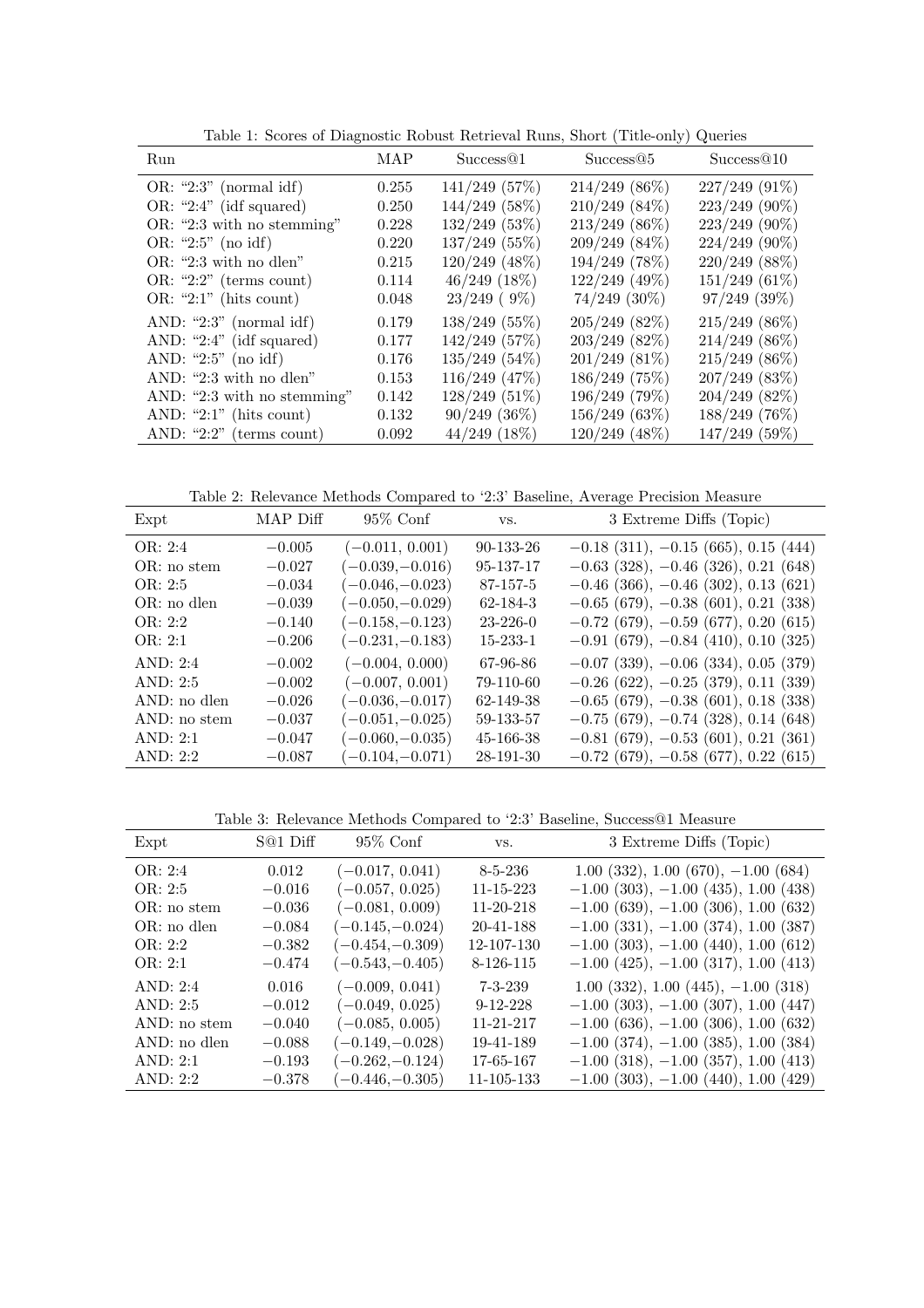| Expt          | S@10 Diff | $95\%$ Conf       | VS.            | 3 Extreme Diffs (Topic)                  |
|---------------|-----------|-------------------|----------------|------------------------------------------|
| OR: 2:5       | $-0.012$  | $(-0.041, 0.013)$ | $4 - 7 - 238$  | $-1.00$ (670), $-1.00$ (433), 1.00 (356) |
| OR: 2:4       | $-0.016$  | $(-0.037, 0.001)$ | $1 - 5 - 243$  | $-1.00$ (422), $-1.00$ (638), 1.00 (688) |
| OR: no stem   | $-0.016$  | $(-0.045, 0.013)$ | $5 - 9 - 235$  | $-1.00$ (328), $-1.00$ (605), 1.00 (344) |
| $OR: no$ dlen | $-0.028$  | $(-0.065, 0.005)$ | $6 - 13 - 230$ | $-1.00$ (700), $-1.00$ (699), 1.00 (356) |
| OR: 2:2       | $-0.305$  | $(-0.366,-0.244)$ | 2-78-169       | $-1.00$ (434), $-1.00$ (699), 1.00 (690) |
| OR: 2:1       | $-0.522$  | $(-0.587,-0.457)$ | 3-133-113      | $-1.00$ (700), $-1.00$ (699), 1.00 (371) |
| AND: $2:5$    | 0.000     | $(-0.017, 0.017)$ | $2 - 2 - 245$  | $1.00(688), 1.00(631), -1.00(401)$       |
| AND: 2:4      | $-0.004$  | $(-0.021, 0.009)$ | $1 - 2 - 246$  | $-1.00$ (638), $-1.00$ (401), 1.00 (688) |
| AND: no dlen  | $-0.032$  | $(-0.065, 0.001)$ | $4 - 12 - 233$ | $-1.00$ (700), $-1.00$ (699), 1.00 (688) |
| AND: no stem  | $-0.044$  | $(-0.081,-0.012)$ | $4 - 15 - 230$ | $-1.00$ (625), $-1.00$ (401), 1.00 (343) |
| AND: 2:1      | $-0.108$  | $(-0.157,-0.060)$ | $6 - 33 - 210$ | $-1.00$ (700), $-1.00$ (699), 1.00 (688) |
| AND: $2:2$    | $-0.273$  | $(-0.330,-0.216)$ | 1-69-179       | $-1.00$ (434), $-1.00$ (699), 1.00 (690) |

Table 4: Relevance Methods Compared to '2:3' Baseline, Success@10 Measure

#### 2.3.1 Impact of Inverse Document Frequency

Topic 366 (commercial cyanide uses): Table 2 shows that '2:5' scored 46 points lower than '2:3' for this topic when boolean-OR was used. Relevant documents typically used the uncommon word "cyanide", and '2:3' gave such documents high scores from the word's high inverse document frequency, while the common words "commercial" and "use" had low inverse document frequencies and hence little impact. '2:5' had no preference for the "cyanide" term and retrieved a lot of documents with just lots of occurrences of "commercial" and "use", so it scored a lot lower on this topic. Boolean-AND does poorly on this topic with either relevance method because few of the relevant documents actually contained an inflection of "commercial". In practice, a user might realize this and change the query to just "cyanide" and get good results with either method.

Topic 622 (price fixing): '2:5' scored 26 points lower than '2:3' for this topic when using boolean-AND (as per Table 2). SearchServer's lexical stemmer produced two stems for "fixing" ("fixing" and "fix", presumably because the inflectional stem depends on whether "fixing" is a noun or a verb). The recent enhancement for alternative stems in effect weighted terms which share the "fixing" stem higher because that stem was less common (i.e. produced a higher inverse document frequency), and that was helpful for this topic. The '2:5' method disabled inverse document frequency so this benefit was lost. In practice, a user could workaround the issue with '2:5' by just disabling inflections for this query or by searching for "price fixing" as a phrase.

Topic 379 (mainstreaming): '2:5' scored 25 points lower than '2:3' for this topic when using boolean-AND (as per Table 2). The reason was similar to what happened in the "fixing" query. SearchServer's lexical stemmer produced two stems for "mainstreaming" ("mainstreaming" and "mainstream"). '2:5' lost the benefit of inverse document frequency in effect preferring the original query form. The '2:4' method, which gives even more weight to inverse document frequency than '2:3', scored 5 points higher than '2:3' for this topic. In practice, a user could workaround the issue with '2:5' by just disabling inflections for this query.

Topic 339 (Alzheimer's Drug Treatment): For this topic '2:5' scored 11 points higher than '2:3', and '2:4' scored 7 points lower than '2:3', when using boolean-AND (as per Table 2). The methods which used inverse document frequency favored documents with lots of occurrences of "Alzheimer's" and did not give as much weight to whether there were enough occurences of "drugs" or "treatment" for the document to be considered on topic. This topic is a case for which using inverse document frequency hurt the results of a boolean-AND query.

Overall, it appears inverse document frequency is useful for "noisy" queries because it often helps the important terms to stand out, but if the query is well-constructed (e.g. specifies only terms that really need to match, specifies only related inflections) then inverse document frequency might not be of much value and can sometimes be detrimental.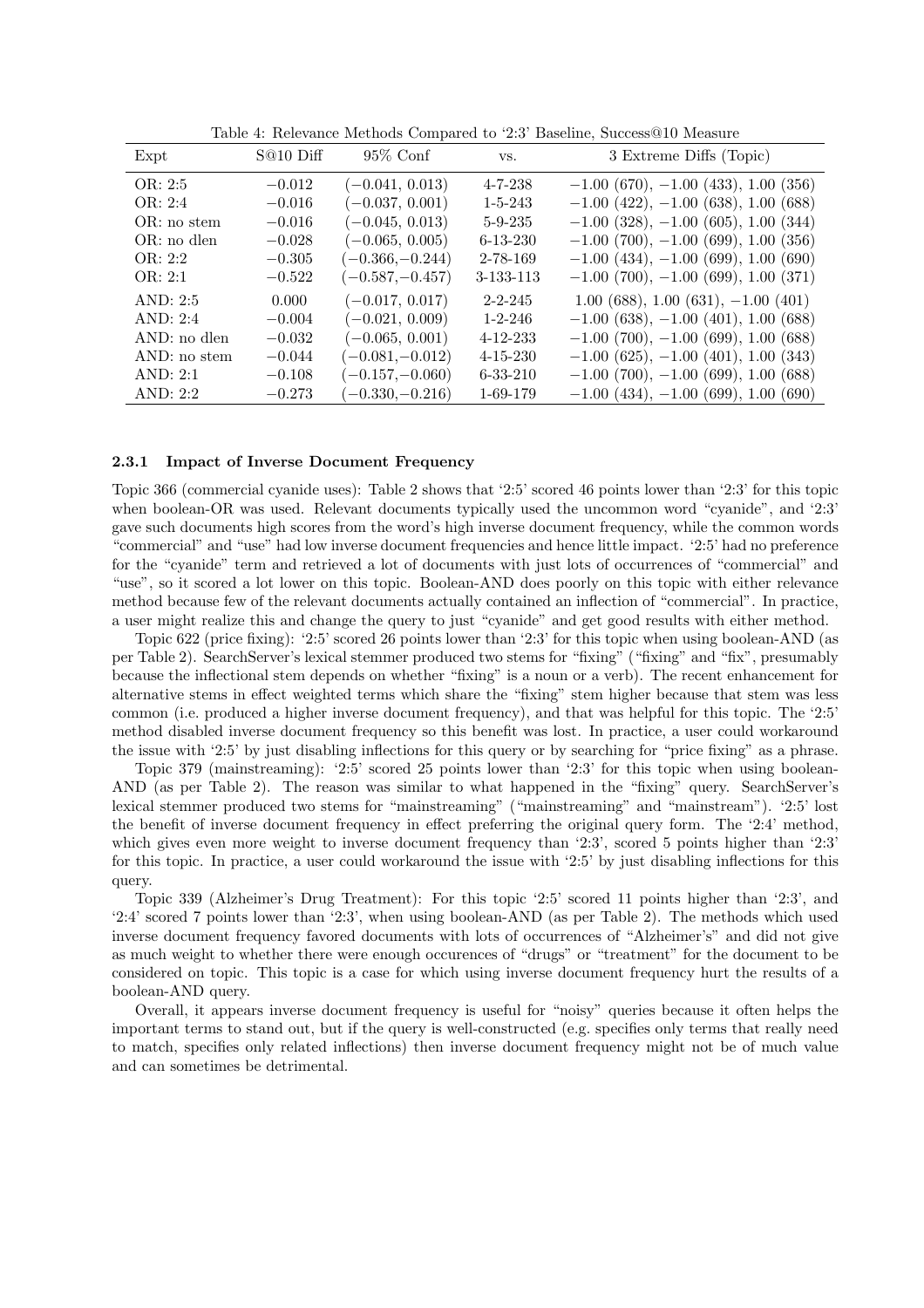## 2.3.2 Impact of Document Length Normalization

For both boolean-AND and boolean-OR, enabling document length normalization was of statistically significant benefit for both mean average precision and Success@1 (as per the confidence intervals of the "no dlen" rows of Tables 2 and 3). Here we focus on the extreme differences for boolean-AND in Table 2:

Topic 679 (opening adoption records): This topic scored 65 points lower when not enabling document length normalization. The query words were fairly common (e.g. one can "adopt" new technologies, not just children) and the collection had a lot of long documents (100-700KB) which contained inflections of all 3 query words. The shorter documents (1-7KB) containing all 3 words were often relevant.

Topic 338 (Risk of Aspirin): For this topic, the score was 18 points higher without document length normalization. One of the relevant documents was fairly long (160KB), and there were just 4 relevants in total.

Overall, it appears that document length normalization is a helpful technique on average when the collection has a lot of long documents, and it probably won't make much difference if all the documents are short, so it seems safe to enable it by default (though note that looking up the document lengths may add modestly to search time in the current implementation).

## 2.3.3 Impact of Stemming

Enabling inflections from stemming produced statistically significant increases in mean average precision for both boolean-OR and boolean-AND (as per Table 2) and also for Success@10 when using boolean-AND (as per Table 4).

Topic 328 (Pope Beatifications): This topic benefited from stemming because most relevants just used the singular form "Beatification". One relevant actually just used a derivation ("beatified", different part of speech) instead of an inflection and so was still not matched in the boolean-AND case.

Topic 648 (family leave law): This topic was hurt by stemming because it was better not to match inflections of "leave" such as "left" or "leaving". Note that SearchServer supports controlling inflections on a per-term basis (not just on the per-query basis investigated in this experiment).

Overall, for English, while enabling inflections may be a better default on average, it's advisable for the application to let the user control inflections on a per-query-word basis.

#### 2.3.4 Simple Hits Count

In Table 2, the topics on which the '2:1' method scored lower were mostly the same as those for the "no dlen" row. The simple count of all the hits appears to be particularly vulnerable to long documents.

In the boolean-OR case, '2:1' was particularly unsuitable for this task because a lot of occurrences of just one of the terms can dominate ('2:1' was the one method for which boolean-OR queries scored lower in mean average precision than boolean-AND). For boolean-AND, '2:1' was reasonably effective on average (though still less effective than the '2:3' method which dampens extra hits from the same term). '2:1' has the advantage of being easier for users to understand, so it's not surprising that some applications use it.

#### 2.3.5 Simple Terms Count

The '2:2' method should never score lower with boolean-OR than boolean-AND. All results which satisfy the boolean-AND will have the same '2:2' score (which is the number of query words minus stop words). With '2:2', a boolean-OR will start with all the same results as boolean-AND and then follow with the results of fewer matching terms.

Topic 677 (Leaning Tower of Pisa): The '2:2' method gives the same score to any document mentioning the tower, regardless of how often the tower is mentioned. Documents with more references are more likely to be on topic, so '2:3' was more effective.

Topic 615 (timber exports Asia): The '2:2' method scored higher than '2:3' for this topic from what seems to be a chance result. In the boolean-AND case, '2:2' in effect returned the matches in the order they were cataloged. LA Times articles were inserted first, and those matches happened to have most of the relevants for this topic.

Overall, it's not surprising that we seldom hear of the '2:2' method being used in practice.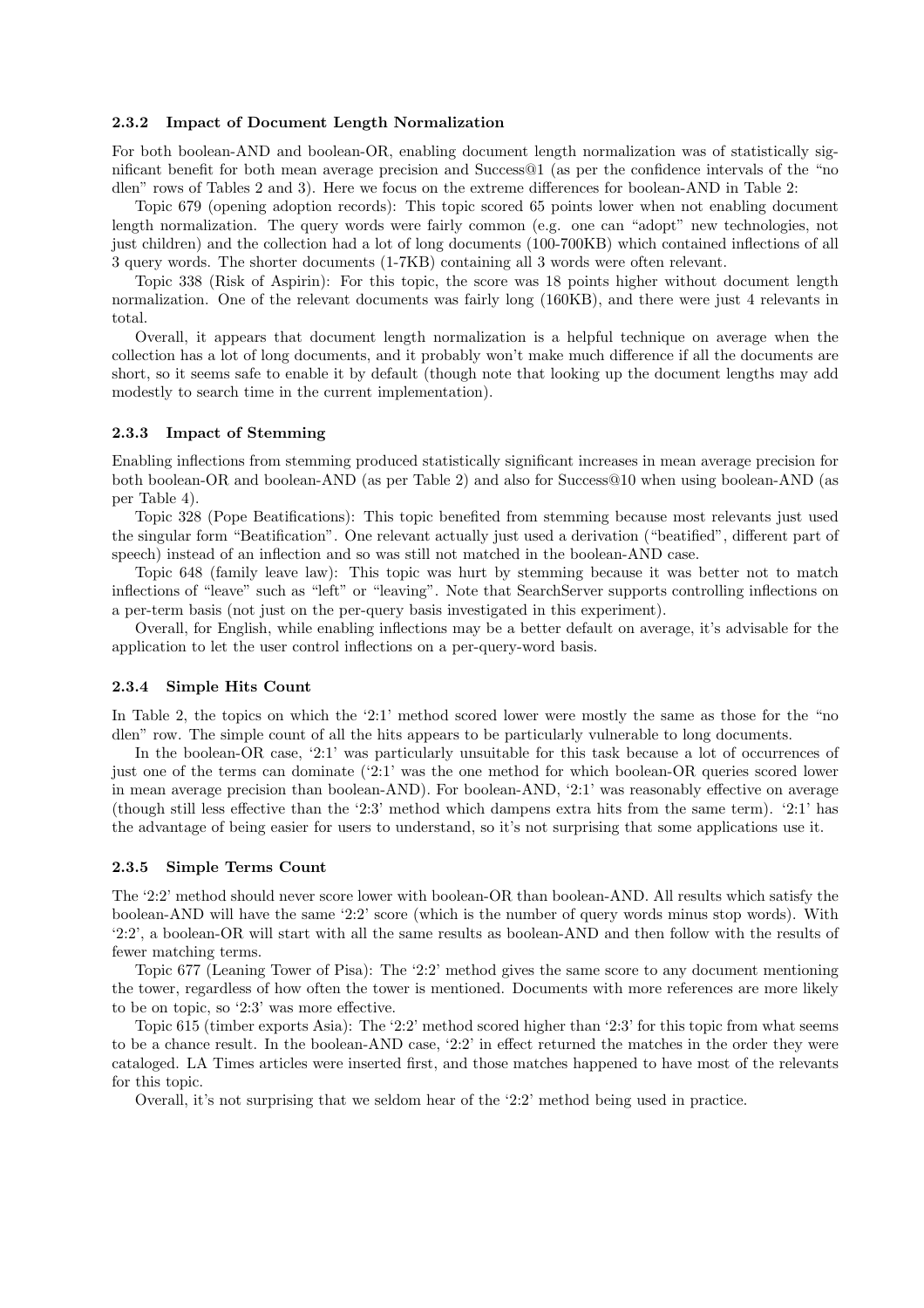| Run        | MAP   | Success <sup>@1</sup> | Success@5        | Success <sup>@10</sup> | $\tau_{249}$ |
|------------|-------|-----------------------|------------------|------------------------|--------------|
| humR04t5e1 | 0.298 | 31/49(63%)            | $42/49$ (86\%)   | $43/49$ $(88\%)$       | 0.33         |
| humR04t5   | 0.286 | 32/49(65%)            | $44/49$ (90%)    | $45/49$ (92%)          | 0.30         |
| humR04t1   | 0.266 | $31/49$ (63%)         | $44/49$ (90%)    | $46/49$ $(94\%)$       | 0.35         |
| humR04t1m  | 0.254 | 28/49 (57%)           | $44/49$ (90%)    | $46/49(94\%)$          | 0.29         |
| humR04t1i  | 0.228 | $30/49(61\%)$         | $43/49$ (88%)    | $44/49$ (90%)          | 0.23         |
| humR04d4e5 | 0.320 | 31/49(63%)            | $41/49$ $(84\%)$ | $41/49$ $(84\%)$       | 0.42         |
| humR04d4   | 0.299 | $35/49$ (71%)         | $43/49$ (88%)    | $46/49$ $(94\%)$       | 0.42         |
| humR04d5   | 0.281 | 31/49(63%)            | $46/49(94\%)$    | $47/49$ (96%)          | 0.43         |
| humR04d5m  | 0.261 | $27/49$ (55%)         | $42/49$ (86\%)   | $44/49$ (90%)          | 0.40         |
| humR04d5i  | 0.163 | $23/49$ (47\%)        | $37/49$ (76\%)   | $44/49$ (90%)          | 0.26         |

Table 5: Scores of Submitted Robust Retrieval Runs

## 2.4 Submitted Runs

Table 5 lists the MAP, S1, S5 and S10 scores of the runs submitted in August 2004 over just the 49 new topics because some of the decisions on the parameters used were based on the older 200 topics. (The  $\tau_{249}$ correlation measure is based on all 249 topics as explained in Section 2.4.1.)

humR04t5 was the same as the diagnostic '2:3' boolean-OR baseline run (including inflections and a document length normalization setting of 500). Possibly there were differences from an older version of SearchServer being used.

humR04t1 was the same as humR04t5 except that document length normalization was set to just 100 (which produced higher Success@n scores on the old 200 topics, but this did not carry over to the new topics).

humR04t1i was the same as humR04t1 except that the '2:5' relevance method was used (no inverse document frequency). As expected for boolean-OR, mean average precision was significantly lower. The Success@n scores were still respectable.

humR04t1m was the same as humR04t1 except that inflections from stemming were disabled.

humR04t5e1 used the top row of humR04t1 as an expansion query (because it had a high Success<sup>®1</sup> score on the old 200 topics) and merged with the result of humR04t5 (highest MAP on the old 200 topics). Compared to humR04t5, the MAP score was a little higher and the Success@n scores were a little lower, but these results were not statistically significant.

humR04d5 was the same as humR04t5 except that the Description field was used instead of the Title field. Note that for descriptions we automatically removed "query stop words" such as "find", "relevant" and "document" before giving the query to SearchServer (based on looking at some older topic lists). The mean scores were not significantly different when using the description instead of the title.

humR04d5i was the same as humR04d5 except that the '2:5' relevance method was used (no inverse document frequency). Mean average precision dropped significantly. Inverse document frequency may be more important for longer boolean-OR queries because it tends to help the more important terms to stand out. (All of the submitted runs used boolean-OR.)

humR04d5m was the same as humR04d5 except that inflections from stemming were disabled. The drop in mean average precision was statistically significant.

humR04d4 was the same as humR04d5 except that the '2:4' relevance method was used (squared importance of inverse document frequency). The increase in mean average precision was statistically significant.

humR04d4e5 used the top row of humR04d5 as an expansion query (because it had a higher Success@1 score on the old 200 topics than humR04d4, but this did not carry over) and merged the result with humR04d4 (highest MAP on the old 200 topics). While mean average precision went up, the decline in the Success@10 score (compared to humR04d4) was statistically significant. Blind expansion seems likely to help just when help is least needed, i.e. when there already is some success at the top of the list.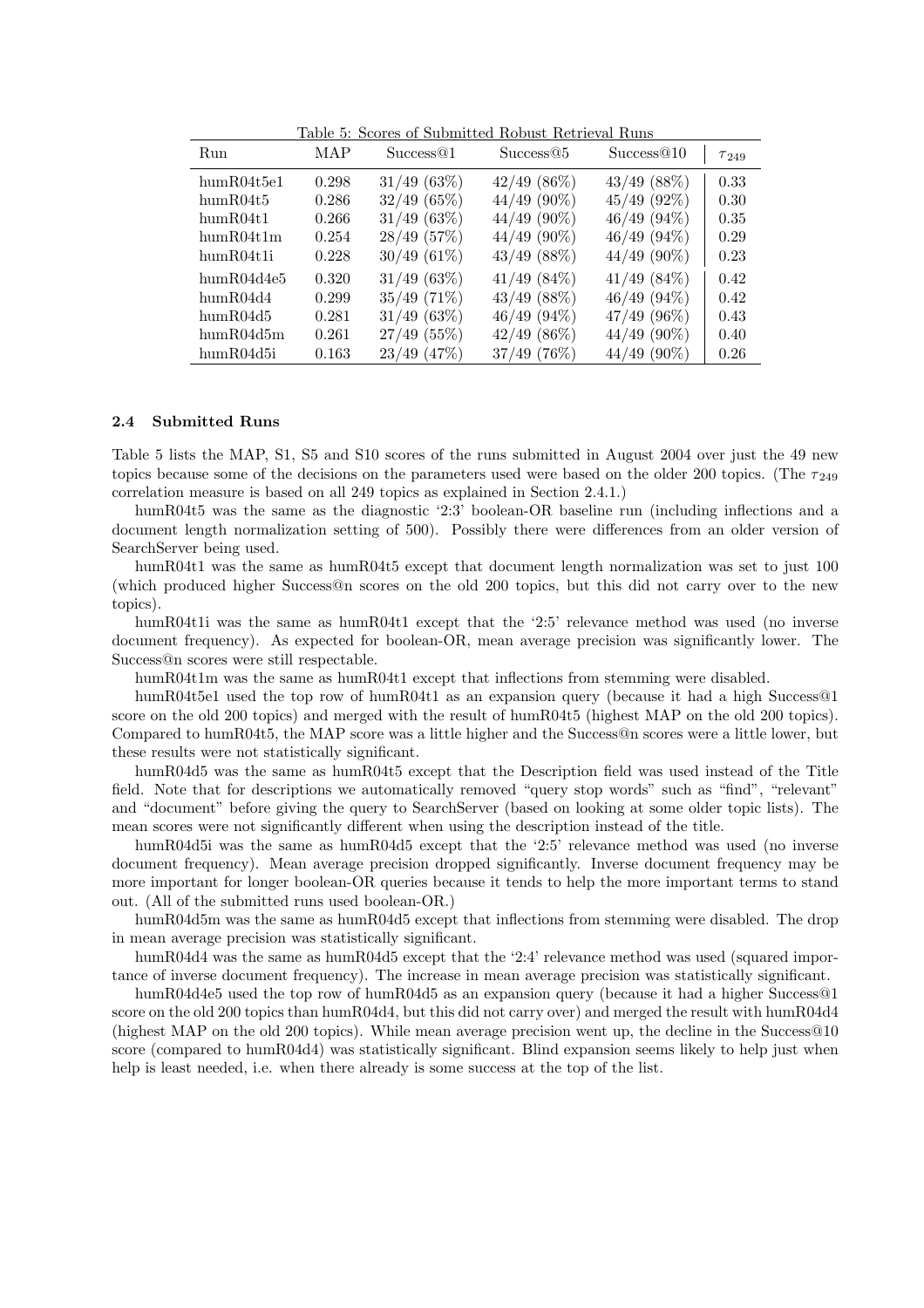## 2.4.1 Predicting Topic Difficulty

For the submitted runs, the participants were asked to append a ranking of the system's confidence of how well it did on the topic. For each run, we just used the relevance value (i.e. the number returned by the SearchServer RELEVANCE() function) of the top-retrieved row as our basis for ranking the topics. A higher relevance value was considered to mean a higher confidence in the relevance of the document.

The organizers computed Kendall's tau  $(\tau)$ , a measure of rank correlation, between the predicted rank and the actual rank of the topics (based on the run's average precision score for each topic); see the track overview paper for more details. This value is denoted as  $\tau_{249}$  in Table 5 to emphasize that it is based on all 249 topics (but we did no tuning for this measure on the older 200 topics). Kendall's  $\tau$  can range from  $-1$  to +1, where +1 would mean perfect agreement between the rankings, 0 is the expected value if the prediction was random, and  $-1$  would mean an exactly opposite ranking. The positive values for  $\tau_{249}$  (0.23 to 0.43 in Table 5) suggest that SearchServer's RELEVANCE() values may have some relative meaning across topics. Hence normalizing them (by dividing each value by the first row's value) may lose information.

The lowest  $\tau_{249}$  scores (0.23 and 0.26) were for the runs which used the '2:5' relevance method (inverse document frequency replaced by a fixed constant). SearchServer's relevance value, roughly speaking, is the average inverse document frequency of the query terms, weighted by dampened term frequency of the matches. Intuitively, it makes sense that a system can be more confident of relevance when a rare term was found in a document.

For the other runs, the  $\tau_{249}$  scores were higher for those using the (one-sentence) Description as the query  $(0.40 \text{ to } 0.43)$  than those using the (short) Title  $(0.29 \text{ to } 0.35)$ .

Note that we have not computed confidence intervals for the  $\tau$  scores (or for the differences between them), so we should be particularly cautious of conclusions based on them.

#### 3 Web Retrieval

For the "mixed query" task of the TREC 2004 Web Track, there were 225 queries: 75 topic distillation queries, 75 home-page finding queries and 75 named page finding queries. But the queries were not labelled by their type (until after the submitted runs were due in September 2004).

The collection to be searched was the same .GOV collection as the previous two years. It consisted of pages downloaded from the .gov domain of the World Wide Web in early 2002. Uncompressed, it was 19,455,030,550 bytes (18.1 GB) and a total of 1,247,753 documents. The average document size was 15,592 bytes.

For topic distillation queries (e.g. "science"), the objective was to find home pages of sites in .GOV relevant to the topic (e.g. "www.nsf.gov" (National Science Foundation), "www.house.gov/science/welcome.htm" (House Committee on Science), etc.). This year, it turned out that there were on average 21 right answers per query (low 1, high 147, median 13).

For home-page finding queries (e.g. "Internal Revenue Service"), the objective was to find the home page of the named site (e.g. "www.irs.gov"). This year, 69 of the 75 queries had just one right answer (and none had more than four, presumably duplicates).

For named page finding queries (e.g. "passport application form"), the objective was to find the named page (which would not be a home page, e.g. "travel.state.gov/dsp11.pdf"). This year, 71 of the 75 queries had just one right answer (and none had more than three, presumably duplicates).

More information on this task is expected to be in the track overview paper of the TREC proceedings.

## 3.1 Indexing

The indexing approach was the same as the previous two years (described in detail in [9]) except that a newer version of the software was used which may have contained an updated English lexicon for stemming.

Briefly: in addition to full-text indexing, the custom text reader cTREC populated particular columns such as TITLE (if any), URL, URL TYPE and URL DEPTH. The URL TYPE was set to ROOT, SUB-ROOT, PATH or FILE, based on the convention which worked well in TREC 2001 for the Twente/TNO group [13] on the entry page finding task (also known as the home page finding task). The URL DEPTH was set to a term indicating the depth of the page in the site. Table 6 contains URL types and depths for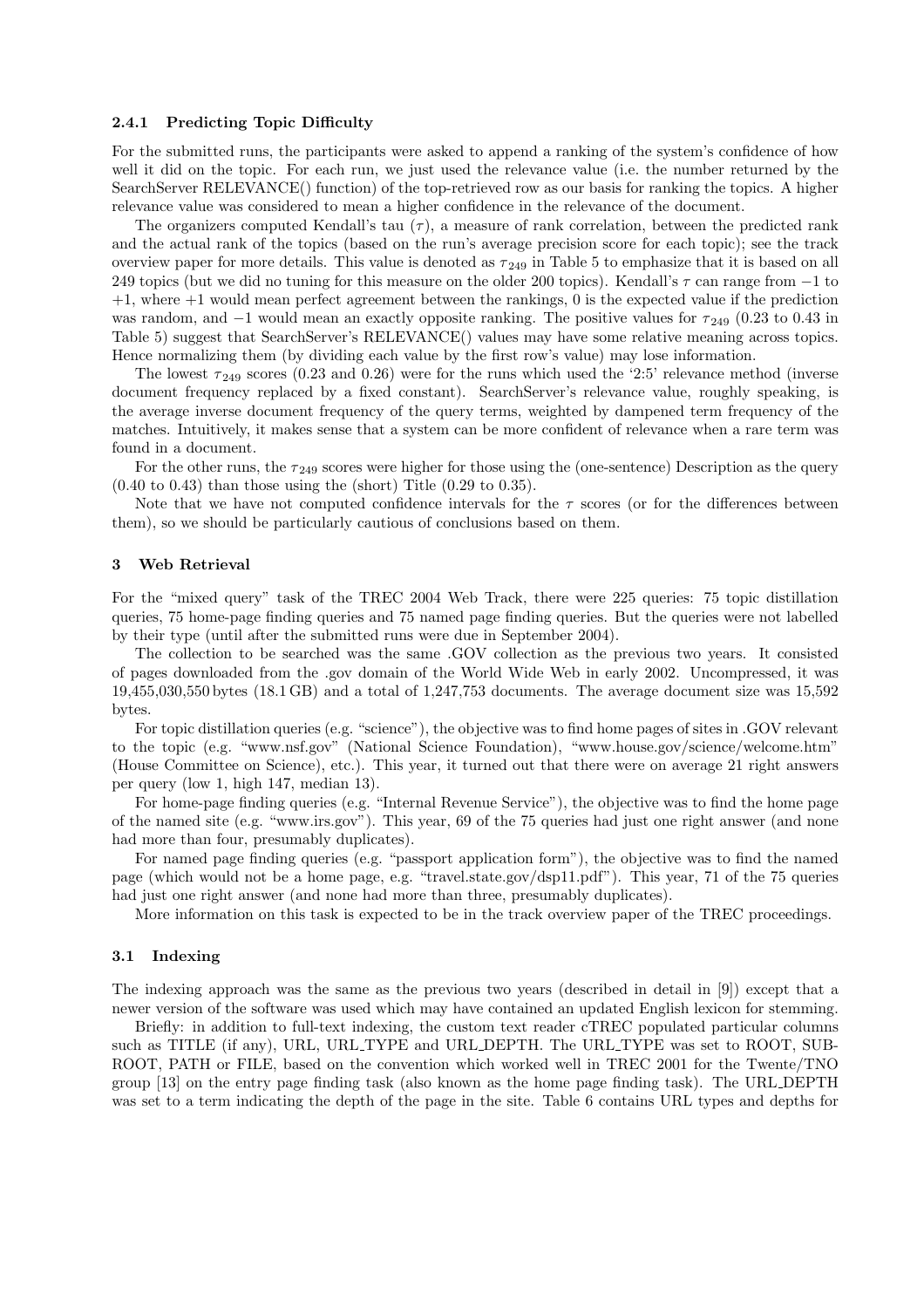| Type           | Depth          | Depth Term         |
|----------------|----------------|--------------------|
| ROOT           |                | <b>URLDEPTHA</b>   |
| ROOT           |                | <b>URLDEPTHA</b>   |
| ROOT           | $\mathfrak{D}$ | <b>URLDEPTHAB</b>  |
| <b>ROOT</b>    | 3              | URLDEPTHABC        |
| <b>SUBROOT</b> | $\mathcal{D}$  | <b>URLDEPTHAB</b>  |
| <b>PATH</b>    | 3              | <b>URLDEPTHABC</b> |
| <b>ROOT</b>    |                | <b>URLDEPTHA</b>   |
| FILE           | 2              | <b>URLDEPTHAB</b>  |
|                |                |                    |

Table 6: Examples of URL Type and Depth Values

Table 7: Number of Pages of each URL Type and Depth (.GOV collection)

| Type           | $#$ Pages | Depth          | $\#\text{Pages}$ | Depth | $\#\text{Pages}$ |
|----------------|-----------|----------------|------------------|-------|------------------|
| ROOT           | 6,906     |                | 635              | 6     | 269,949          |
| <b>SUBROOT</b> | 18,179    | 2              | 16,792           |       | 136,513          |
| <b>PATH</b>    | 55,332    | 3              | 128,898          |       | 44,960           |
| <b>FILE</b>    | 1,167,336 | $\overline{4}$ | 282,086          | 9     | 15,289           |
|                |           | 5              | 344,694          | $10+$ | 7,937            |

example URLs, and Table 7 shows the number of .GOV pages of each URL type and depth. The exact rules we used are given in [9].

## 3.2 Searching

humW04l: The submitted humW04l run was a plain content search including linguistic expansion from English inflectional stemming. This run was the analog of the baseline ('2:3') run of the Robust track, including document length normalization (SET RELEVANCE DLEN IMP 500). The IS ABOUT predicate was used instead of the CONTAINS predicate (and hence the VECTOR GENERATOR was set to enable inflections instead of the TERM GENERATOR), but the relevance calculation was the same. This run used the same approach as the submitted humNP03l run of last year [12] (except that the software was newer and had minor updates for inflections).

humW04pl: The submitted humW04pl run was the same as humW04l except that it put additional weight on matches in the title, url, first heading and some meta tags, including extra weight on matching the query as a phrase in these fields. Below is an example SearchSQL query. The searches on the ALL PROPS column (which contained a copy of the title, url, etc. as described in [9]) are the difference from the humW04l run. Note that the FT TEXT column indexed the content and also all of the non-content fields except for the URL. This run used the same approach as the submitted humNP03pl of last year, and last year's paper [12] explains some of the syntax in more detail:

```
SELECT RELEVANCE('2:3') AS REL, DOCNO
FROM GOV
WHERE
 (ALL_PROPS CONTAINS 'visiting pandas national zoo' WEIGHT 1) OR
 (ALL_PROPS IS_ABOUT 'visiting pandas national zoo' WEIGHT 1) OR
 (FT_TEXT IS_ABOUT 'visiting pandas national zoo' WEIGHT 10)
ORDER BY REL DESC;
```
humW04dpl: The submitted humW04dpl run was the same as humW04pl except that it put additional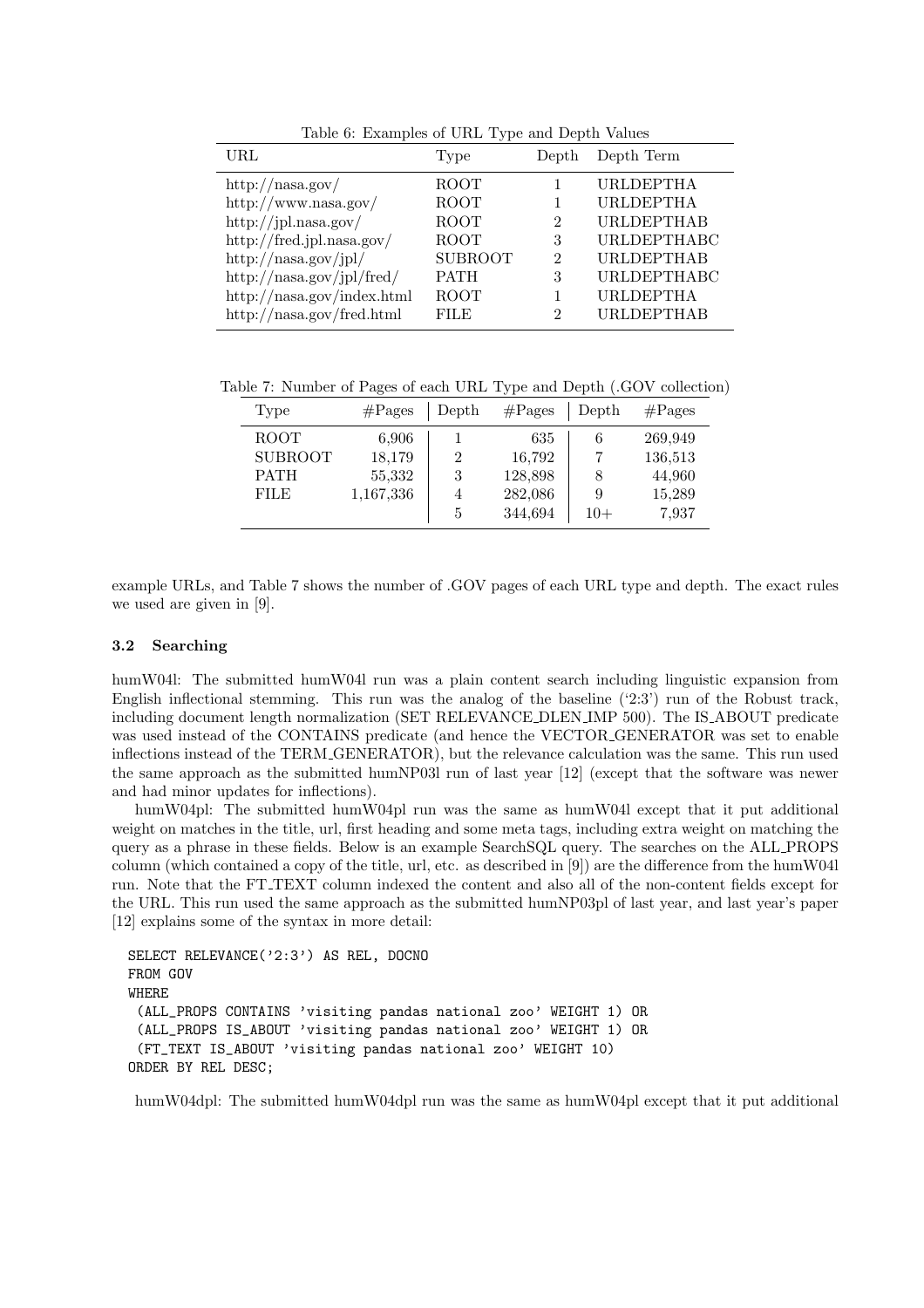weight on urls of depth 4 or less (but not on the url type, though url types were still listed with weight 0 as a way to prevent urls of depth greater than 4 from being excluded). Less deep urls also received higher weight from inverse document frequency because they are less common as per Table 7. Below is an example WHERE clause:

#### **WHERE**

```
((ALL_PROPS CONTAINS 'visiting pandas national zoo' WEIGHT 1) OR
 (ALL_PROPS IS_ABOUT 'visiting pandas national zoo' WEIGHT 1) OR
 (FT_TEXT IS_ABOUT 'visiting pandas national zoo' WEIGHT 10)
) AND (
 (URL_TYPE CONTAINS 'ROOT' WEIGHT 0) OR
 (URL_TYPE CONTAINS 'SUBROOT' WEIGHT 0) OR
 (URL_TYPE CONTAINS 'PATH' WEIGHT 0) OR
 (URL_TYPE CONTAINS 'FILE' WEIGHT 0) OR
 (URL_DEPTH CONTAINS 'URLDEPTHA' WEIGHT 5) OR
 (URL_DEPTH CONTAINS 'URLDEPTHAB' WEIGHT 5) OR
 (URL_DEPTH CONTAINS 'URLDEPTHABC' WEIGHT 5) OR
 (URL_DEPTH CONTAINS 'URLDEPTHABCD' WEIGHT 5) )
```
humW04rdpl: The submitted humW04rdpl run was the same as humW04dpl except that it put additional weight on the url type. This run used the same approach as the successful humTD03upl run of last year (u  $=$  r+d). Below is an example WHERE clause:

#### WHERE

```
((ALL_PROPS CONTAINS 'visiting pandas national zoo' WEIGHT 1) OR
 (ALL_PROPS IS_ABOUT 'visiting pandas national zoo' WEIGHT 1) OR
 (FT_TEXT IS_ABOUT 'visiting pandas national zoo' WEIGHT 10)
) AND (
 (URL_TYPE CONTAINS 'ROOT' WEIGHT 10) OR
 (URL_TYPE CONTAINS 'SUBROOT' WEIGHT 10) OR
 (URL_TYPE CONTAINS 'PATH' WEIGHT 10) OR
 (URL_TYPE CONTAINS 'FILE' WEIGHT 0) OR
 (URL_DEPTH CONTAINS 'URLDEPTHA' WEIGHT 5) OR
 (URL_DEPTH CONTAINS 'URLDEPTHAB' WEIGHT 5) OR
 (URL_DEPTH CONTAINS 'URLDEPTHABC' WEIGHT 5) OR
 (URL_DEPTH CONTAINS 'URLDEPTHABCD' WEIGHT 5) )
```
humW04dp: The submitted humW04dp run was the same as humW04dpl except that linguistic expansion (inflections) from English stemming was disabled by "SET VECTOR GENERATOR '' ".

SearchServer's relevance value calculation was the same as described for the Robust track. When multiple predicates are combined, as was done for some of the web approaches, SearchServer currently does not normalize by query length. For example, the URL TYPE clauses would have a lot less relative impact if the topic query contained 5 words instead of 1.

#### 3.3 Results

Table 8 lists the scores of the 5 submitted runs (see the glossary section for definitions of the measures). The first group is the scores on the 75 topic distillation (TD) queries. The next two groups are for the 75 home-page finding (HP) and 75 named page finding (NP) queries respectively. The final group is the scores over all 225 queries.

The 'p' technique (extra weight for phrases in the Title and other properties plus extra weight for vector search on properties) increased the mean scores for all 3 query types (compare 'pl' to 'l'). Tables 9, 10, 11 and 12 show that the increases from the 'p' technique were statistically significant for the mean reciprocal rank, mean average precision, Success@1 and Success@10 measures respectively. (See Section 6.1 for an explanation of the columns of Tables 9-12.)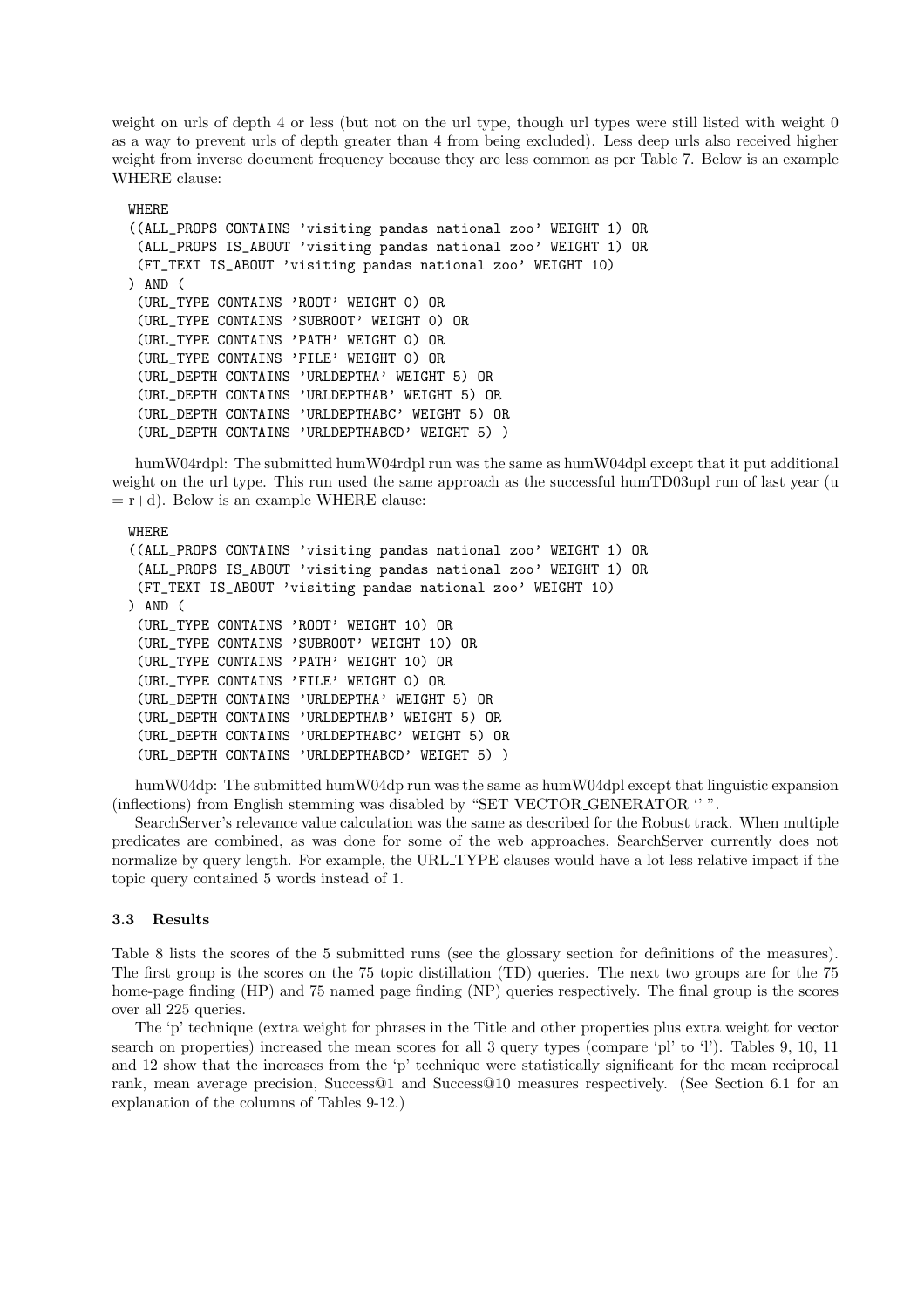| Run                    | MRR   | Success <sup>@1</sup> | Table 8: Scores of Submitted Web Track Runs<br>Success@5 | Success@10       | MAP   |
|------------------------|-------|-----------------------|----------------------------------------------------------|------------------|-------|
| TD: humW04rdpl         | 0.553 | $28/75$ $(37%)$       | 59/75 (79%)                                              | $68/75(91\%)$    | 0.163 |
| TD: humW04dpl          | 0.394 | $16/75$ $(21\%)$      | 45/75 (60%)                                              | 54/75(72%)       | 0.109 |
| TD: humW04dp           | 0.351 | $14/75$ $(19\%)$      | $43/75$ $(57%)$                                          | 52/75(69%)       | 0.098 |
| TD: humW04pl           | 0.260 | 6/75(8%)              | $35/75$ $(47\%)$                                         | 44/75(59%)       | 0.079 |
| TD: humW04l            | 0.131 | 2/75(3%)              | $22/75$ $(29\%)$                                         | $27/75$ $(36\%)$ | 0.046 |
| HP: humW04rdpl         | 0.479 | $28/75$ $(37%)$       | $44/75$ (59%)                                            | 52/75(69%)       | 0.482 |
| HP: humW04dpl          | 0.437 | $27/75$ $(36\%)$      | $38/75(51\%)$                                            | 46/75(61%)       | 0.438 |
| HP: humW04dp           | 0.422 | $25/75$ $(33\%)$      | $38/75(51\%)$                                            | 46/75(61%)       | 0.421 |
| $HP: \text{humW04pl}$  | 0.316 | $17/75$ $(23\%)$      | 29/75(39%)                                               | $36/75$ $(48\%)$ | 0.318 |
| $HP: \text{humW04l}$   | 0.187 | $10/75$ $(13%)$       | $18/75$ $(24\%)$                                         | $22/75$ $(29\%)$ | 0.187 |
| NP: humW04rdpl         | 0.484 | $27/75$ $(36\%)$      | 48/75 (64%)                                              | 56/75 (75%)      | 0.485 |
| NP: humW04dpl          | 0.559 | $36/75$ $(48\%)$      | 47/75(63%)                                               | 57/75 (76%)      | 0.559 |
| $NP: \text{hum}W04dp$  | 0.554 | $35/75$ $(47%)$       | 49/75(65%)                                               | 61/75(81%)       | 0.555 |
| $NP: \text{humW04pl}$  | 0.569 | $36/75$ $(48\%)$      | 50/75(67%)                                               | $57/75$ $(76\%)$ | 0.570 |
| NP: humW04l            | 0.466 | $28/75$ $(37%)$       | $42/75$ (56%)                                            | 49/75(65%)       | 0.466 |
| ALL: humW04rdpl        | 0.505 | $83/225$ $(37\%)$     | 151/225 (67%)                                            | 176/225 (78%)    | 0.376 |
| ALL: humW04dpl         | 0.463 | $79/225$ $(35\%)$     | $130/225$ (58%)                                          | 157/225 (70%)    | 0.368 |
| ALL: humW04dp          | 0.443 | $74/225$ $(33\%)$     | $130/225$ (58%)                                          | 159/225(71%)     | 0.358 |
| $ALL: \text{humW04pl}$ | 0.382 | $59/225(26\%)$        | $114/225$ (51%)                                          | $137/225(61\%)$  | 0.322 |
| ALL: humW04l           | 0.261 | $40/225$ $(18\%)$     | $82/225$ $(36\%)$                                        | $98/225(44\%)$   | 0.233 |

Table 8: George of Submitted Web Track D

Table 9: Impact of Submitted Web Techniques on Reciprocal Rank

| Expt    | MRR Diff | $95\%$ Conf       | VS.            | 3 Extreme Diffs (Topic)                 |
|---------|----------|-------------------|----------------|-----------------------------------------|
| $r$ -TD | 0.159    | (0.066, 0.253)    | $38 - 20 - 17$ | $0.99(111), 0.96(50), -0.80(191)$       |
| $d$ -TD | 0.134    | (0.068, 0.205)    | $45 - 15 - 15$ | $0.95(63), 0.93(41), -0.50(101)$        |
| $p$ -HP | 0.130    | (0.067, 0.198)    | 57-7-11        | $0.99(118), 0.98(67), -0.50(217)$       |
| $p$ -TD | 0.129    | (0.080, 0.184)    | $57-9-9$       | $0.99(177), 0.98(12), -0.45(79)$        |
| $d$ -HP | 0.121    | (0.058, 0.189)    | $41 - 12 - 22$ | $0.96$ (224), $0.93$ (9), $-0.67$ (51)  |
| $p-NP$  | 0.103    | (0.044, 0.169)    | $32 - 8 - 35$  | $0.97$ (208), $0.93$ (39), $-0.50$ (28) |
| $l$ -TD | 0.043    | $(-0.013, 0.100)$ | $17 - 23 - 35$ | $1.00(63), 0.89(170), -0.99(207)$       |
| $r$ -HP | 0.042    | $(-0.030, 0.114)$ | $31 - 19 - 25$ | $0.91(54), 0.90(161), -0.88(78)$        |
| LHP     | 0.015    | $(-0.010, 0.047)$ | 14-23-38       | $0.75$ (213), 0.67 (78), $-0.17$ (51)   |
| $1-NP$  | 0.004    | $(-0.027, 0.035)$ | $10-19-46$     | $-0.67$ (114), 0.50 (187), 0.50 (34)    |
| $d-NP$  | $-0.011$ | $(-0.041, 0.019)$ | 12-16-47       | $-0.50$ (150), $-0.50$ (208), 0.50 (28) |
| $r-NP$  | $-0.075$ | $(-0.131,-0.022)$ | $7 - 33 - 35$  | $-0.83$ (55), $-0.67$ (38), 0.67 (114)  |

The 'd' technique (modest extra weight for less deep urls) increased the mean scores for the 2 types which wanted home pages (TD and HP) and had little impact on the mean scores for the non-homepage type (NP) (compare 'dpl' to 'pl'). The increases on the TD and HP types were statistically significant (as per Tables 9-12).

The 'l' technique (linguistic expansion from English inflectional stemming) modestly increased most of the mean scores (compare 'dpl' to 'dp'). However, the only statistically significant impact was on mean average precision for distillation queries (as per Table 10).

The 'r' technique (strong extra weight for urls of root, subroot or path types) substantially increased the mean scores for topic distillation and also increased the mean scores for home-page finding, but decreased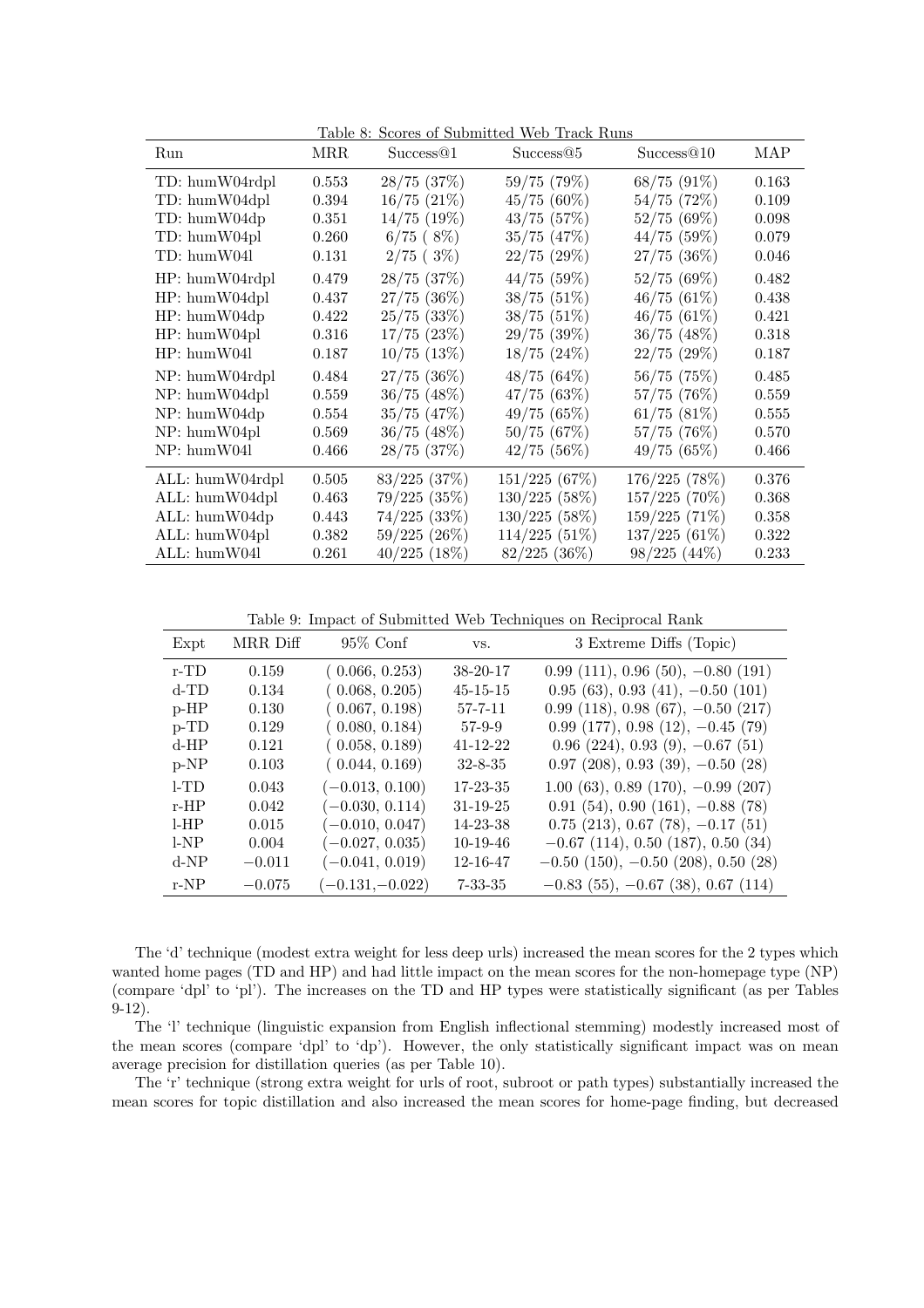Table 10: Impact of Submitted Web Techniques on Average Precision

| Expt    | MAP Diff | $95\%$ Conf    | VS.            | 3 Extreme Diffs (Topic)                   |
|---------|----------|----------------|----------------|-------------------------------------------|
| r-TD    | 0.054    | (0.034, 0.074) | $57 - 17 - 1$  | $0.29(8), 0.28(99), -0.16(5)$             |
| $p$ -TD | 0.033    | (0.022, 0.045) | 66-8-1         | $0.21$ (74), $0.18$ (81), $-0.05$ (209)   |
| $d$ -TD | 0.030    | (0.020, 0.041) | $59-15-1$      | $0.18(134), 0.16(21), -0.03(47)$          |
| 1-TD    | 0.011    | (0.000, 0.024) | $32 - 31 - 12$ | $0.35$ (170), $0.11$ (160), $-0.14$ (207) |

Table 11: Impact of Submitted Web Techniques on Success@1

| Expt    | $S@1$ Diff | $95\%$ Conf       | VS.           | 3 Extreme Diffs (Topic)                         |
|---------|------------|-------------------|---------------|-------------------------------------------------|
| $r$ -TD | 0.160      | (0.026, 0.294)    | $19 - 7 - 49$ | $1.00(50), 1.00(111), -1.00(10)$                |
| $d$ -HP | 0.133      | (0.053, 0.227)    | $11 - 1 - 63$ | $1.00(6)$ , $1.00(218)$ , $-1.00(51)$           |
| $d$ -TD | 0.133      | (0.039, 0.227)    | $12 - 2 - 61$ | $1.00(191), 1.00(99), -1.00(101)$               |
| $p-NP$  | 0.107      | (0.026, 0.187)    | $9 - 1 - 65$  | $1.00$ (39), $1.00$ (208), $-1.00$ (28)         |
| $p$ -HP | 0.093      | (0.013, 0.187)    | $9 - 2 - 64$  | $1.00(78), 1.00(118), -1.00(217)$               |
| $p$ -TD | 0.053      | (0.013, 0.107)    | $4 - 0 - 71$  | $1.00$ $(177)$ , $1.00$ $(81)$ , $0.00$ $(221)$ |
| LHP     | 0.027      | $(-0.001, 0.067)$ | $2 - 0 - 73$  | 1.00(78), 1.00(213), 0.00(224)                  |
| 1-TD    | 0.027      | $(-0.041, 0.094)$ | $4 - 2 - 69$  | $1.00(141), 1.00(63), -1.00(97)$                |
| 1-NP    | 0.013      | $(-0.027, 0.067)$ | $2 - 1 - 72$  | $1.00$ (34), $1.00$ (187), $-1.00$ (114)        |
| $r$ -HP | 0.013      | $(-0.094, 0.121)$ | $8 - 7 - 60$  | $1.00(59), 1.00(54), -1.00(49)$                 |
| $d-NP$  | 0.000      | $(-0.054, 0.054)$ | $2 - 2 - 71$  | $1.00$ (187), $1.00$ (28), $-1.00$ (150)        |
| $r-NP$  | $-0.120$   | $(-0.201,-0.039)$ | $1 - 10 - 64$ | $-1.00$ (132), $-1.00$ (222), 1.00 (114)        |

most of the mean scores for named page finding (compare 'rdpl' to 'dpl'). The increases for topic distillation were statistically significant, but the increases for home-page finding were not. Some of the decreases for named page finding were statistically significant. (See Tables 9-12.)

So the 'p', 'd' and 'l' techniques appear to be generally useful for web search, while the 'r' technique may be useful if queries for home pages are expected to be relatively frequent.

Overall, the web search task was apparently more challenging than the ad hoc task of the Robust track. The content search technique that produced a Success@10 of more than 90% in the Robust track had a

|         |           |                   |               | $\frac{1}{2}$ and $\frac{1}{2}$ and $\frac{1}{2}$ and $\frac{1}{2}$ and $\frac{1}{2}$ and $\frac{1}{2}$ are $\frac{1}{2}$ and $\frac{1}{2}$ are $\frac{1}{2}$ and $\frac{1}{2}$ are $\frac{1}{2}$ and $\frac{1}{2}$ are $\frac{1}{2}$ and $\frac{1}{2}$ are $\frac{1}{2}$ and $\frac{1}{2}$ a |
|---------|-----------|-------------------|---------------|-----------------------------------------------------------------------------------------------------------------------------------------------------------------------------------------------------------------------------------------------------------------------------------------------|
| Expt    | S@10 Diff | $95\%$ Conf       | VS.           | 3 Extreme Diffs (Topic)                                                                                                                                                                                                                                                                       |
| $p$ -TD | 0.227     | (0.133, 0.334)    | $18 - 1 - 56$ | $1.00(99)$ , $1.00(189)$ , $-1.00(79)$                                                                                                                                                                                                                                                        |
| $p$ -HP | 0.187     | (0.106, 0.281)    | $14 - 0 - 61$ | 1.00(78), 1.00(118), 0.00(224)                                                                                                                                                                                                                                                                |
| $r$ -TD | 0.187     | (0.106, 0.281)    | $14 - 0 - 61$ | $1.00$ (107), $1.00$ (111), $0.00$ (221)                                                                                                                                                                                                                                                      |
| $d$ -HP | 0.133     | (0.066, 0.214)    | $10-0-65$     | $1.00$ (117), $1.00$ (49), $0.00$ (118)                                                                                                                                                                                                                                                       |
| $d$ -TD | 0.133     | (0.026, 0.241)    | 14-4-57       | $1.00(79), 1.00(160), -1.00(57)$                                                                                                                                                                                                                                                              |
| $p-NP$  | 0.107     | (0.013, 0.201)    | $11 - 3 - 61$ | $1.00(44)$ , $1.00(120)$ , $-1.00(88)$                                                                                                                                                                                                                                                        |
| $r$ -HP | 0.080     | $(-0.014, 0.174)$ | $10 - 4 - 61$ | $1.00(149), 1.00(162), -1.00(32)$                                                                                                                                                                                                                                                             |
| $1-TD$  | 0.027     | $(-0.067, 0.121)$ | $7 - 5 - 63$  | $1.00(63), 1.00(58), -1.00(157)$                                                                                                                                                                                                                                                              |
| $d-NP$  | 0.000     | $(-0.067, 0.067)$ | $3 - 3 - 69$  | $1.00(151), 1.00(43), -1.00(116)$                                                                                                                                                                                                                                                             |
| LHP     | 0.000     | n/a               | $0 - 0 - 75$  | 0.00(117), 0.00(7), 0.00(224)                                                                                                                                                                                                                                                                 |
| $r-NP$  | $-0.013$  | $(-0.081, 0.054)$ | $3-4-68$      | $-1.00$ (62), $-1.00$ (70), 1.00 (26)                                                                                                                                                                                                                                                         |
| 1-NP    | $-0.053$  | $(-0.121, 0.001)$ | $1 - 5 - 69$  | $-1.00$ (26), $-1.00$ (27), 1.00 (151)                                                                                                                                                                                                                                                        |

Table 12: Impact of Submitted Web Techniques on Success@10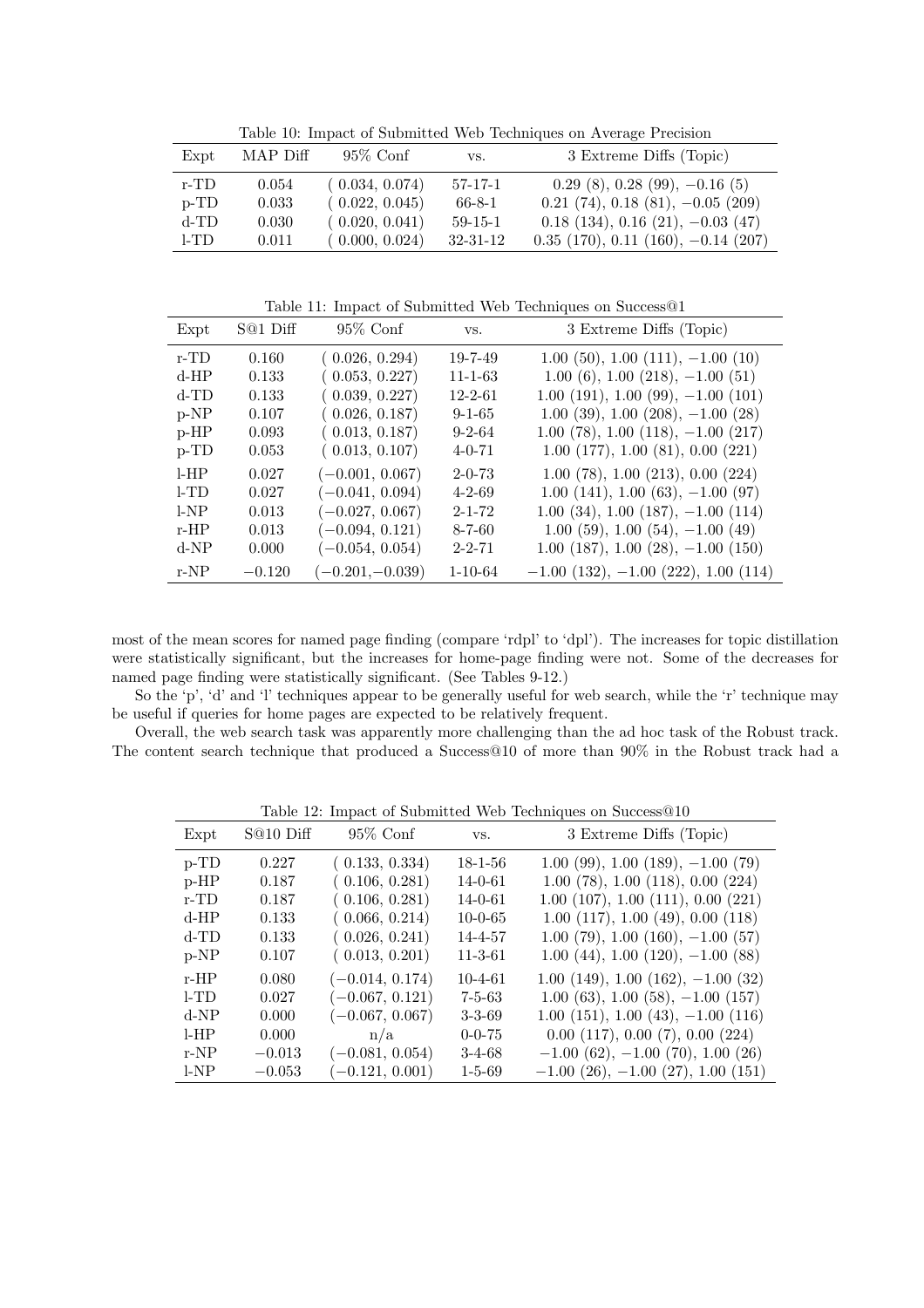Success@10 of less than 50% in the web task. However, by using SearchServer's ability to take advantage of various kinds of structure in the data, Success@10 for the mixed web task was increased to more than 75% and for the broad topic (distillation) queries to more than 90%.

# 4 Terabyte Retrieval

The Terabyte Track was new to TREC this year. The collection to be searched was the GOV2 collection, a crawl of most of the .gov domain in early 2004. Once binaries (such as images) were removed, its size was less than half a terabyte. The GOV2 distribution was 457,165,206,582 bytes uncompressed (426 GB) and consisted of 25,205,179 documents. More than 90% of the documents were html, 8% were (extracted text from) pdf, and the rest were extracted text from other formats (plain text, msword, postscript, etc.). The collection was 86,594,814,080 bytes gzip-compressed and distributed on a hard drive. The hard drive contained 273 directories, each typically containing 100 .gz files of 3GB in size. Uncompressed, the average document size was 18,137 bytes.

Even though the data was like that of the Web Track, the task was more like that of the Robust Retrieval Track. There were 50 new topics, each with a Title, Description and Narrative, and the objective was to find all the relevant documents for the topic and return them at the top of the list. It turned out one of the topics had no relevant documents, leaving 49 topics in total. For these, there were on average 217 relevant documents per topic (low 7, high 617, median 167).

# 4.1 Indexing

The indexing approach was the same as described for the Web Track (i.e. not just the content was indexed but separate columns were created for the title, url, some meta fields, etc.).

For the diagnostic runs in January 2005, the entire collection was indexed in one SearchServer table. But for the submitted runs in September 2004, lack of resources led to the collection being indexed in 137 parts, and for the record this approach is described here. The 600MHz lab machine available at the time did not have enough disk space remaining for this task. There was a network server with enough disk space to hold the indexes but its processor was not available full-time for this task (and our experimental version of SearchServer was not installed on it). There was also a 2.4GHz desktop machine which was sometimes available. For the submitted runs, most of the indexing was done in pieces on the 2.4GHz machine, 2 directories at a time into separate tables. The tables (indexes) were moved to the network server when it was available. The result was 137 small tables, each indexing about 3GB of the collection. This approach was convenient for getting the data indexed but made searching less efficient. Most of the index was positioning information for supporting proximity searches, a feature that was not actually used for our submitted (or diagnostic) Terabyte runs. The on-disk structures also included other table files such as the catalog which stored the titles, urls, some meta fields, etc.

#### 4.2 Submitted Runs

While the diagnostic runs in January 2005 simply searched one table, the submitted runs in September 2004 searched 137 small tables, and for the record that approach is described here. The search approaches were intended to be similar to those done for the Web Track. The FROM clause of the searches specified a union of the 137 small tables (GOV000 UNION GOV001 UNION ... GOV136). The experimental version of SearchServer did not calculate global inverse document frequencies for the terms. For each document, it would use the inverse document frequencies based on just the table containing the document. To make the relevance calculation more consistent with a one-table ranking, for most runs the test application looked up the number of occurrences of the terms and their inflections in each table (using the SEARCH TERMS system table) so that a global inverse document frequency could be computed using the most common inflection. This value was then assigned to the term in the SearchSQL query using the WEIGHT clause. The '2:5' relevance method was used (instead of '2:3') so that the per-table inverse document frequencies were ignored (just the specified WEIGHT was used). This approach would not take advantage of the enhancement for multiple stemming interpretations described in the Robust section. It turned out that the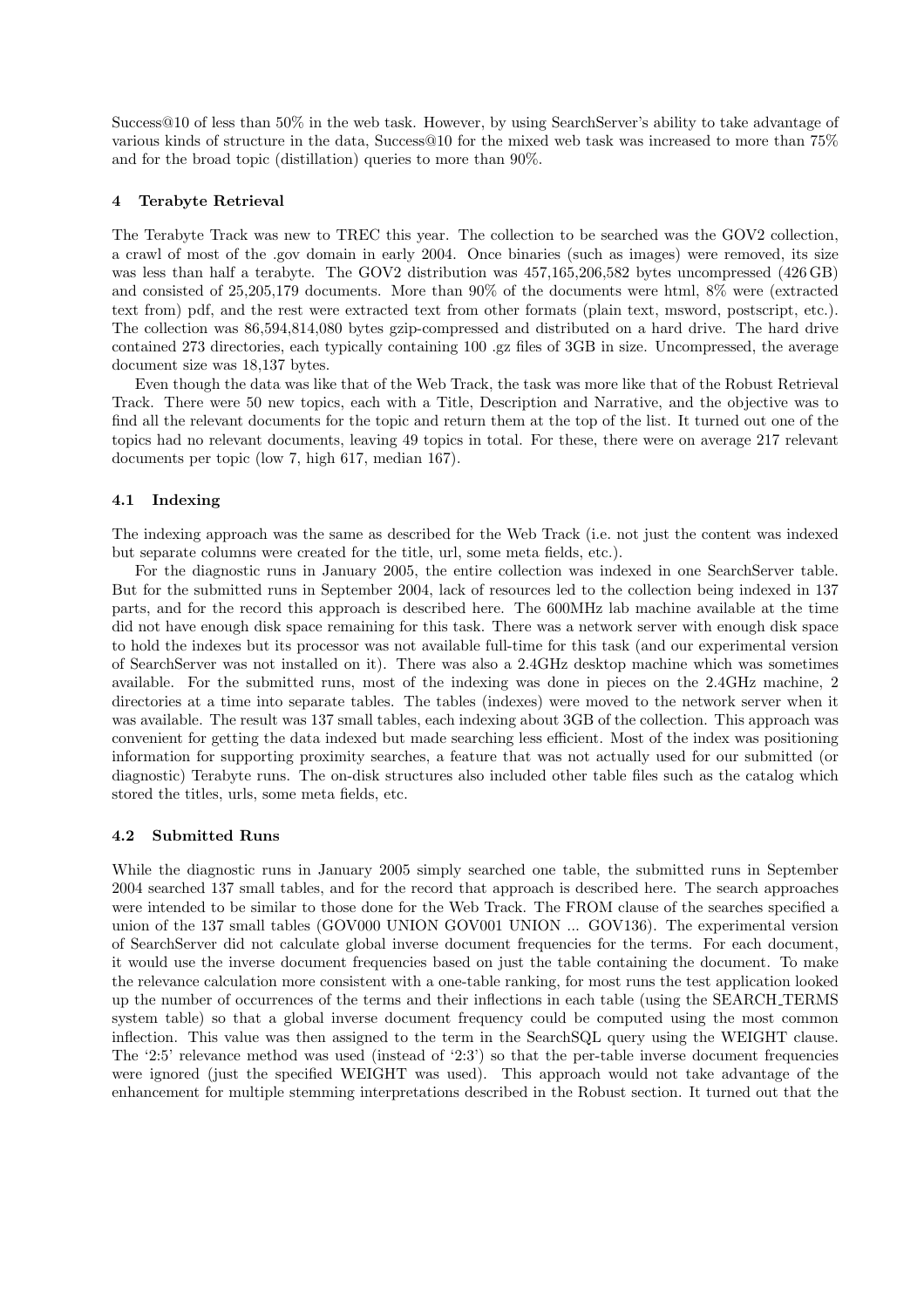Table 13: Scores of Submitted Terabyte Track Runs

| Run               | MRR.  | Success@1       | Success@5        | Success@10       | MAP   |
|-------------------|-------|-----------------|------------------|------------------|-------|
| $\text{hum}T04l$  | 0.673 | 27/49(55%)      | $40/49$ (82%)    | $44/49$ (90%)    | 0.224 |
| humT04vl          | 0.664 | 26/49(53%)      | $43/49$ $(88\%)$ | $45/49$ (92\%)   | 0.221 |
| $\text{hum}T04$   | 0.637 | $24/49$ (49%)   | $42/49$ (86\%)   | $42/49$ (86\%)   | 0.196 |
| humT04dvl         | 0.606 | $22/49$ (45%)   | $41/49$ $(84\%)$ | $45/49$ (92%)    | 0.212 |
| $\text{hum}T0413$ | 0.544 | $18/49$ $(37%)$ | $39/49(80\%)$    | $40/49$ $(82\%)$ | 0.155 |

Table 14: Impact of Submitted Terabyte Techniques on Reciprocal Rank

|   | Expt MRR Diff | $95\%$ Conf       | VS.            | 3 Extreme Diffs (Topic)                    |
|---|---------------|-------------------|----------------|--------------------------------------------|
|   | 0.036         | $(-0.061, 0.131)$ | $13 - 9 - 27$  | $0.97$ (716), $-0.86$ (706), $-0.92$ (714) |
| V | $-0.009$      | $(-0.081, 0.060)$ | $9 - 9 - 31$   | $-0.80$ (727), $-0.67$ (735), 0.50 (739)   |
| đ | $-0.058$      | $(-0.112,-0.013)$ | $5 - 14 - 30$  | $-0.75$ (747), $-0.50$ (722), 0.25 (720)   |
|   | $-0.129$      | $(-0.243,-0.013)$ | $12 - 22 - 15$ | $-0.96$ (740), $-0.86$ (735), 0.86 (706)   |

experimental lookup phase was not well-optimized and added a lot to the search times, particularly when the QUERY TERM() function was used to look up the inflections. The runs retrieving the top-20 rows were done by the 2.4GHz machine reading the indexes via a Windows network drive. The searches also read a lot of positioning information which actually was not used to produce the results. Some of the submitted runs, which retrieved 10,000 rows per query, were done with the 600MHz machine.

The submitted runs all just used the Title field of the topic.

humT04l: This run was a plain content run (i.e. just searched FT\_TEXT) and included inflections from English stemming. It was the analog of the humW04l run described in the Web section. The document length importance was set to 750 instead of 500 (just from an oversight).

humT04: This run was the same as humT04l except that inflections were not included. The experimental lookup phase described earlier had a lot less to do.

humT04vl: This run was the same as humT04l except that it put additional weight on matches in the title, url and some meta tags (i.e. the ALL PROPS column). The weight for ALL PROPS was one-tenth the weight used for FT\_TEXT. A difference from the analogous web run (humW04pl) was that the phrase search on ALL PROPS was omitted (in part because it would have been extra effort to get the test application to weight it in an analogous way, and in part because we verified last year ('v' and 'q' experiments in [12]) that the phrase search was of less importance for non-homepage searches anyway). Also, the humT04vl weighting for ALL PROPS was in effect based on inverse document frequencies calculated from FT TEXT because of the '2:5' workaround, unlike for humW04pl which used the '2:3' relevance method.

humT04dvl: This run was the same as humT04vl except that it put additional weight on less deep urls. The weights were analogous to those used in Web run humW04dpl but, as '2:5' was used, the SearchSQL needed to explicitly multiply in the weight from inverse document frequency.

humT04l3: This run was the same as humT04l except that it did not do the lookup phase to calculate

|   |               |                   |               | Table 10. Impact of Dublinteed Terapyte Techniques on IVerage I recision |
|---|---------------|-------------------|---------------|--------------------------------------------------------------------------|
|   | Expt MAP Diff | $95\%$ Conf       | VS.           | 3 Extreme Diffs (Topic)                                                  |
|   | 0.027         | (0.013, 0.042)    | $34 - 14 - 1$ | $0.16$ (733), $0.13$ (738), $-0.06$ (714)                                |
| v | $-0.003$      | $(-0.008, 0.003)$ | $21 - 28 - 0$ | $0.08$ (748), $-0.04$ (749), $-0.05$ (726)                               |
|   | $-0.009$      | $(-0.015,-0.004)$ | $13 - 35 - 1$ | $-0.10$ (749), $-0.04$ (748), 0.02 (741)                                 |
|   | $-0.069$      | $(-0.089,-0.049)$ | 7-42-0        | $-0.22$ (704), $-0.19$ (726), 0.03 (746)                                 |

Table 15: Impact of Submitted Terabyte Techniques on Average Precision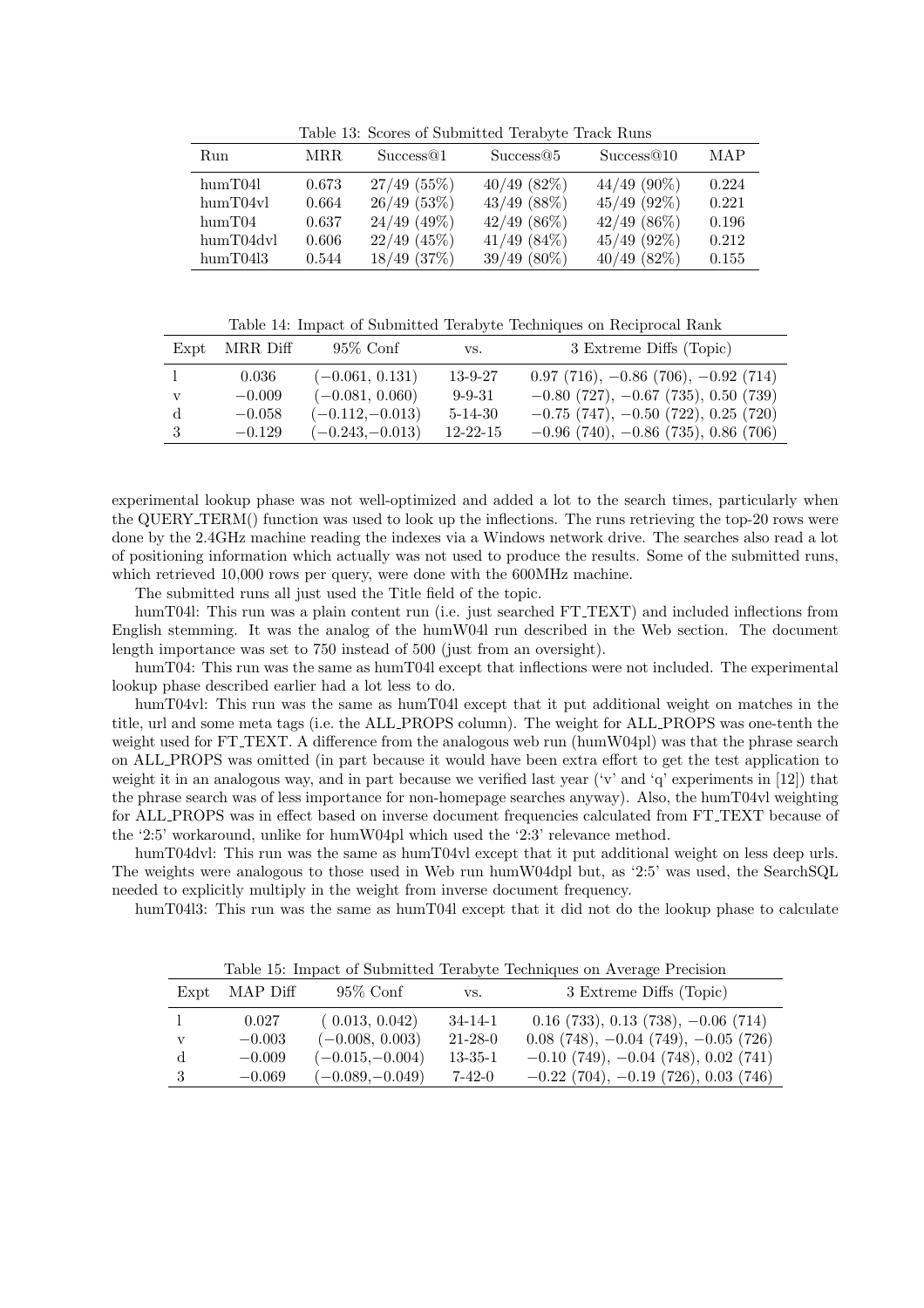Table 16: Scores of Diagnostic Terabyte Track Runs

| Run                         | <b>MRR</b> | Success <sup>@1</sup> | Success@5        | Success@10     | MAP   |
|-----------------------------|------------|-----------------------|------------------|----------------|-------|
| OR: "2:4" (idf squared)     | 0.753      | 33/49(67%)            | $43/49$ (88%)    | $44/49$ (90%)  | 0.243 |
| OR: "2:3" (normal idf)      | 0.730      | $30/49(61\%)$         | $43/49$ (88%)    | $44/49$ (90%)  | 0.259 |
| OR: "2:5" (no idf)          | 0.677      | $27/49$ (55%)         | $42/49$ (86%)    | $45/49$ (92%)  | 0.225 |
| OR: "2:3 with no stemming"  | 0.675      | 26/49(53%)            | $42/49$ (86%)    | $43/49$ (88%)  | 0.231 |
| $OR:$ "2:3 with no dlen"    | 0.590      | $21/49$ (43%)         | $37/49$ (76%)    | $44/49$ (90%)  | 0.166 |
| OR: "2:2" (terms count)     | 0.165      | $3/49$ (6\%)          | $13/49$ $(27%)$  | $20/49$ (41\%) | 0.044 |
| OR: " $2:1$ " (hits count)  | 0.083      | $1/49$ (2\%)          | $7/49$ $(14\%)$  | $9/49(18\%)$   | 0.010 |
| AND: " $2:4"$ (idf squared) | 0.790      | $35/49$ (71\%)        | $45/49$ (92\%)   | $46/49(94\%)$  | 0.233 |
| AND: " $2:3$ " (normal idf) | 0.748      | $31/49$ (63%)         | $44/49$ (90%)    | $46/49$ (94\%) | 0.239 |
| AND: "2:3 with no stemming" | 0.710      | 28/49(57%)            | $43/49$ (88%)    | $44/49$ (90%)  | 0.201 |
| AND: " $2:5$ " (no idf)     | 0.691      | 28/49(57%)            | $42/49$ $(86\%)$ | $45/49$ (92%)  | 0.227 |
| AND: "2:3 with no dlen"     | 0.594      | $21/49$ (43%)         | $37/49$ (76%)    | $44/49$ (90%)  | 0.156 |
| AND: " $2:1$ " (hits count) | 0.396      | $13/49$ $(27%)$       | 29/49(59%)       | $35/49$ (71%)  | 0.100 |
| AND: " $2:2"$ (terms count) | 0.165      | $3/49$ (6\%)          | $13/49$ (27%)    | $20/49$ (41\%) | 0.044 |

global inverse document frequencies. It used the '2:3' relevance method instead of '2:5'.

Table 13 lists the scores of the 5 submitted runs (see the glossary section for definitions of the measures). Note that the mean average precision (MAP) scores are based on just the first 1000 documents retrieved (as per the usual convention for MAP), even though the submissions included up to 10,000 rows per topic.

The 'l' technique (linguistic expansion from English inflectional stemming) modestly increased most of the mean scores (compare 'humT04l' to 'humT04'). The increase in mean average precision was statistically significant (as per Table 15), like it was for the Robust diagnostic task and the Web Distillation subtask.

The 'v' technique (extra weight for matches in the title, url and some meta tags) made little difference to the mean scores (compare 'humT04vl' to 'humT04l'). Note that the individual reciprocal rank scores could be impacted substantially in either direction (ranging from a decrease of 0.80 on topic 727 to an increase of 0.50 on topic 739 as per Table 14). The 'v' technique did not have the consistent beneficial impact of the analogous 'p' technique for the Web task, evidence that the Web and Terabyte tasks are quite different.

The 'd' technique (modest extra weight for less deep urls) decreased most of the mean scores (compare 'humT04dvl' to 'humT04vl'). The decreases for mean reciprocal rank and mean average precision were statistically significant (as per Tables 14 and 15). This impact is the opposite of the 'd' technique for the Web task.

The '3' technique (use local inverse document frequencies) decreased all of the mean scores (compare 'humT04l3' to 'humT04l'). The decreases for mean reciprocal rank and mean average precision were statistically significant (as per Tables 14 and 15). This result suggests that for multi-table searches, the '2:5' relevance method (which ignores inverse document frequency) should be considered.

Overall, the results of the submitted experiments suggest that the Terabyte task is much more like the Robust task than the Web task, as far as relevance-ranking is concerned. The Web task was searching for particular named pages or for home pages, and favoring the document title or less deep urls was helpful. The Terabyte task, though it is also searching web data, is looking for any document relevant to the topic (as in the Robust task), and the web techniques did not (on average) improve on a plain content search. The diagnostic runs focus on plain content search techniques.

#### 4.3 Diagnostic Runs

For the diagnostic runs in January 2005, the GOV2 collection was indexed in one SearchServer table. Table 16 shows the same diagnostic runs as were done for the Robust task (Table 1) except that the document length importance setting (RELEVANCE DLEN IMP) was set to 250 instead of 500 (250 produced a little higher scores on this collection, perhaps because there were more long relevant documents). Also, the experimental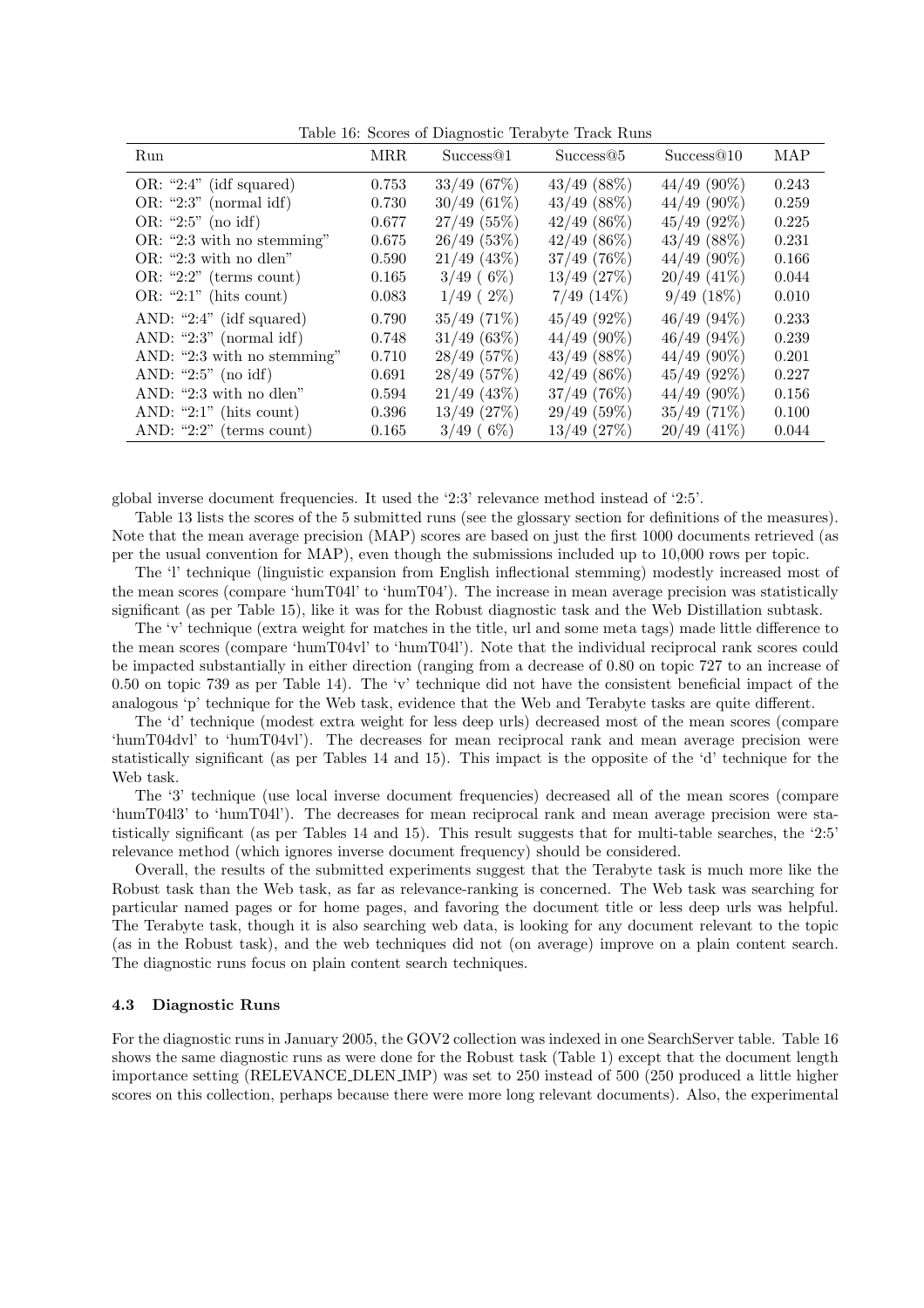| Expt          | MRR Diff | $95\%$ Conf       | VS.           | 3 Extreme Diffs (Topic)                    |
|---------------|----------|-------------------|---------------|--------------------------------------------|
| OR: 2:4       | 0.023    | $(-0.031, 0.080)$ | $9 - 7 - 33$  | $0.50$ (715), $0.50$ (728), $-0.50$ (716)  |
| OR: $2:5$     | $-0.052$ | $(-0.118, 0.010)$ | $4 - 13 - 32$ | $-0.75$ (748), $-0.67$ (716), 0.67 (746)   |
| OR: no stem   | $-0.055$ | $(-0.131, 0.022)$ | $5 - 14 - 30$ | $-0.80$ (716), $-0.50$ (733), 0.80 (714)   |
| $OR: no$ dlen | $-0.139$ | $(-0.239,-0.043)$ | $10-18-21$    | $-0.90$ (704), $-0.90$ (701), 0.67 (746)   |
| OR: 2:2       | $-0.564$ | $(-0.674,-0.451)$ | $2 - 43 - 4$  | $-1.00$ (723), $-1.00$ (749), 0.47 (741)   |
| OR: 2:1       | $-0.646$ | $(-0.745,-0.543)$ | $0-48-1$      | $-1.00$ (708), $-1.00$ (701), 0.00 (710)   |
| AND: $2:4$    | 0.042    | $(-0.004, 0.093)$ | $9 - 5 - 35$  | $0.50$ (715), $0.50$ (731), $-0.50$ (710)  |
| AND: no stem  | $-0.038$ | $(-0.107, 0.032)$ | $6 - 11 - 32$ | $0.80$ (714), $-0.50$ (722), $-0.50$ (720) |
| AND: $2:5$    | $-0.057$ | $(-0.109,-0.013)$ | $4 - 11 - 34$ | $-0.75$ (748), $-0.50$ (720), 0.25 (743)   |
| AND: no dlen  | $-0.155$ | $(-0.248,-0.067)$ | $9 - 18 - 22$ | $-0.90$ (704), $-0.90$ (701), 0.50 (728)   |
| AND: 2:1      | $-0.352$ | $(-0.463,-0.241)$ | $5 - 32 - 12$ | $-0.99$ (701), $-0.96$ (732), 0.75 (743)   |
| AND: 2:2      | $-0.583$ | $(-0.690,-0.472)$ | $2 - 4.3 - 4$ | $-1.00$ (723), $-1.00$ (749), 0.47 (741)   |

Table 17: Relevance Methods Compared to Terabyte '2:3' Baseline, Reciprocal Rank Measure

Table 18: Relevance Methods Compared to Terabyte '2:3' Baseline, Average Precision Measure

| Expt         | MAP Diff | $95\%$ Conf       | VS.           | 3 Extreme Diffs (Topic)                     |
|--------------|----------|-------------------|---------------|---------------------------------------------|
| OR: 2:4      | $-0.016$ | $(-0.026,-0.005)$ | $11 - 36 - 2$ | $-0.12$ (707), $-0.08$ (733), 0.08 (705)    |
| OR: no stem  | $-0.027$ | $(-0.044,-0.012)$ | $14 - 35 - 0$ | $-0.21$ (745), $-0.19$ (733), 0.09 (723)    |
| OR: 2:5      | $-0.033$ | $(-0.062,-0.010)$ | $17-32-0$     | $-0.49$ (736), $-0.26$ (731), 0.09 (746)    |
| OR: no dlen  | $-0.093$ | $(-0.125,-0.059)$ | $10 - 39 - 0$ | $0.34$ (745), $-0.29$ (728), $-0.30$ (710)  |
| OR: 2:2      | $-0.215$ | $(-0.264,-0.164)$ | $3-46-0$      | $-0.53$ (710), $-0.50$ (739), 0.21 (745)    |
| OR: 2:1      | $-0.249$ | $(-0.301,-0.199)$ | $0-49-0$      | $-0.69$ (709), $-0.60$ (737), $-0.00$ (729) |
| AND: 2:4     | $-0.006$ | $(-0.011, 0.000)$ | $19-30-0$     | $-0.06$ (707), $-0.05$ (723), 0.03 (701)    |
| AND: 2:5     | $-0.011$ | $(-0.022,-0.002)$ | $19-30-0$     | $-0.14$ (749), $-0.12$ (732), 0.06 (707)    |
| AND: no stem | $-0.037$ | $(-0.059,-0.018)$ | $11 - 38 - 0$ | $-0.35$ (745), $-0.23$ (726), 0.09 (723)    |
| AND: no dlen | $-0.082$ | $(-0.108,-0.058)$ | $9-40-0$      | $-0.30$ (710), $-0.26$ (749), 0.11 (745)    |
| AND: 2:1     | $-0.138$ | $(-0.178,-0.101)$ | $5 - 44 - 0$  | $-0.49$ (710), $-0.43$ (737), 0.08 (743)    |
| AND: $2:2$   | $-0.195$ | $(-0.240,-0.152)$ | $1 - 48 - 0$  | $-0.53$ (710), $-0.51$ (709), 0.00 (729)    |

version of SearchServer used for these diagnostic runs had an updated English inflection module.

Unlike in the Robust section, mean reciprocal rank (MRR) of the first relevant retrieved is included in Table 16. (When the Robust tables were produced, we were using an older version of the trec eval utility.) Although the '2:4' method scored higher than '2:3' in MRR in the Terabyte task (for both OR and AND), Table 17 shows the differences were not statistically significant.

Table 18 compares each run to its '2:3' baseline in average precision. The results were very similar to the results in the Robust track in its analogous Table 2. One difference is that for the Terabyte task, the decrease in mean average precision when using the experimental '2:5' method with boolean-AND was statistically significant, but the mean decrease was small (just 1 point) and the confidence interval was not wide (0 to 2 points). Table 18 shows the largest decrease was the 14 point drop on topic 749 (Puerto Rico state), for which it seems that not down-weighting the common word 'state' brought in a lot of long documents with relatively few references to 'Puerto Rico'. In practice, a user might use a proximity query ('Puerto Rico' near 'state') to avoid this issue.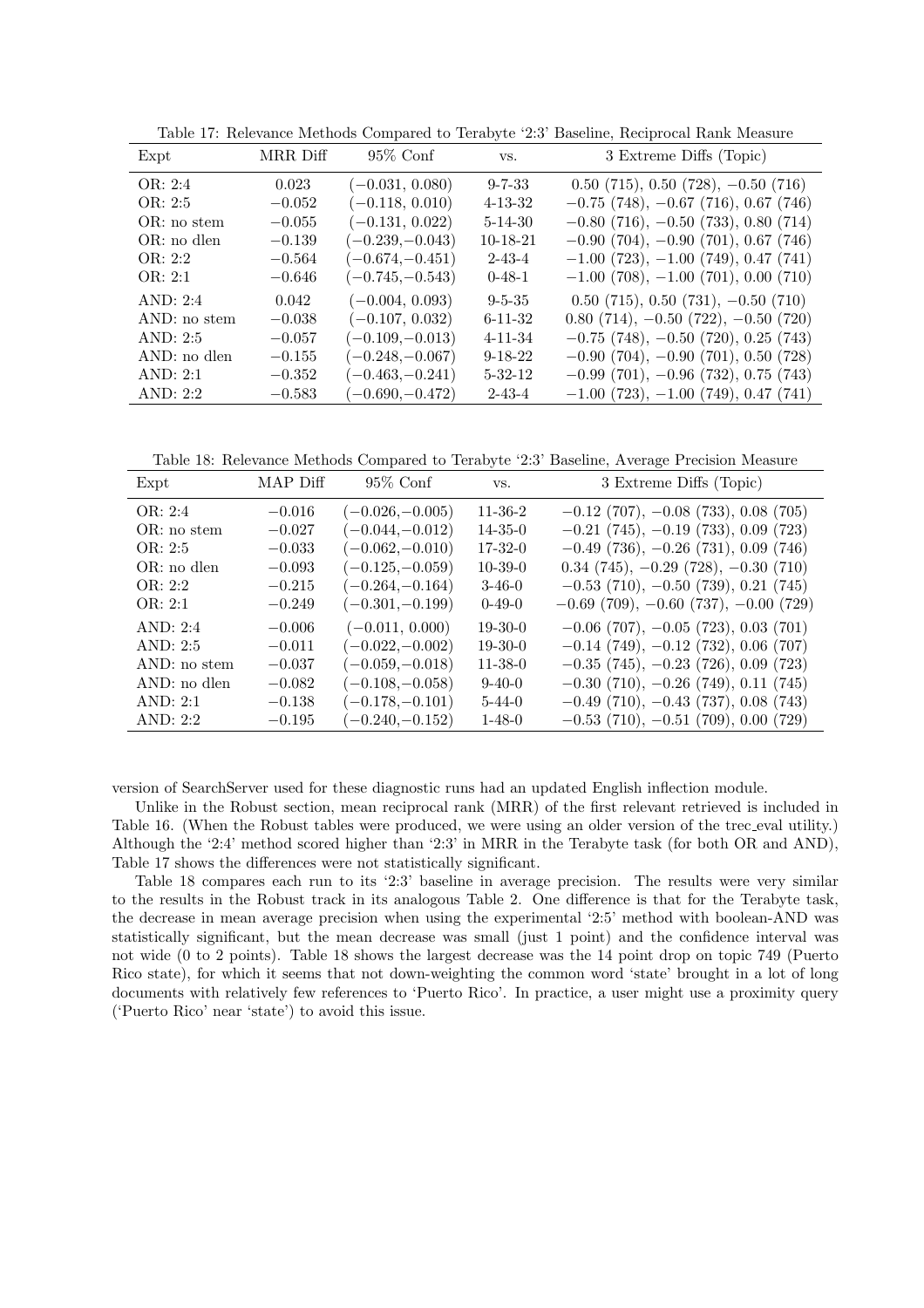## 5 Conclusions

In the Robust ad hoc search task, we found that some conclusions were different for boolean-AND queries than for boolean-OR. A simple count of all the matches, which did poorly with boolean-OR (Success@10 of just 39%), was reasonably effective with boolean-AND (Success@10 of 76%). Weighting terms by inverse document frequency was of less value on average for boolean-AND queries than for boolean-OR. The results for boolean-AND seem to agree more with user impressions of the merits of the ranking schemes.

A technique that improved robustness was an enhancement for handling multiple stemming interpretations (we originally developed it for languages other than English). A few problem topics for stemming approaches (e.g. "mainstreaming", "price fixing") were found to be improved by this technique. The approach of selecting alternatives on a per-document basis may generalize to incorporating phrase groups, synonyms, etc. for unstructured queries, but further research is needed.

The Web Track showed that there are different search tasks which require different techniques. The content search technique that produced a Success@10 of more than 90% in the Robust task had a Success@10 of less than 50% in the Web task. The Web task was searching not for any relevant document, but for particular named pages or home pages. By using SearchServer's ability to assign extra weight to particular columns, such as columns containing the document title or the depth of a url, Success@10 for the mixed web task was increased to more than 75% and for the broad topic (distillation) queries to more than 90%.

In the Terabyte Track, we found that SearchServer's ad hoc search techniques successfully scaled and Success@10 exceeding 90% was achieved. Generally speaking, the conclusions of the Robust task carried over to the Terabyte task. Even though its data was like that of the Web task, the web techniques were not beneficial for the Terabyte task, presumably because its task definition was like that of the Robust task. It would be good if a standard test for known-item search was created for this data set.

## 6 Glossary

- "Precision" is the percentage of retrieved documents which are relevant.
- "Precision@n" is the precision after n documents have been retrieved.
- "Recall" is the percentage of relevant documents which have been retrieved.
- "Average precision" for a topic is the average of the precision after each relevant document is retrieved (using zero as the precision for relevant documents which are not retrieved). In this paper, it is based on the first 1000 retrieved documents for the topic. The score ranges from 0.0 (no relevants found) to 1.0 (all relevants found at the top of the list). Average precision takes into account both precision and recall, and it is very good for detecting retrieval differences because even small differences in the ranks of relevant documents affect the score.
- "Mean Average Precision" (MAP) is the mean of the average precision scores over all of the topics (i.e. all topics are weighted equally).
- "Reciprocal Rank" for a topic is one divided by the rank of the first row for which a desired page is found, or zero if a desired page was not found.
- "Mean Reciprocal Rank" (MRR) is the average of the reciprocal ranks over all the topics.
- "Success@n" is the percentage of topics for which at least one relevant document was returned in the first n rows. This measure hides a lot of retrieval differences (particularly in recall), but it may be an indicator of a user's impression of a method's robustness across topics. This paper lists Success@1, Success@5 and Success@10.

Note that Success@1 is the same as Precision@1, but for n>1, Success@n does not have the same definition as Precision@n. Success@1 seems likely to correlate well with MAP for recall-oriented methods.